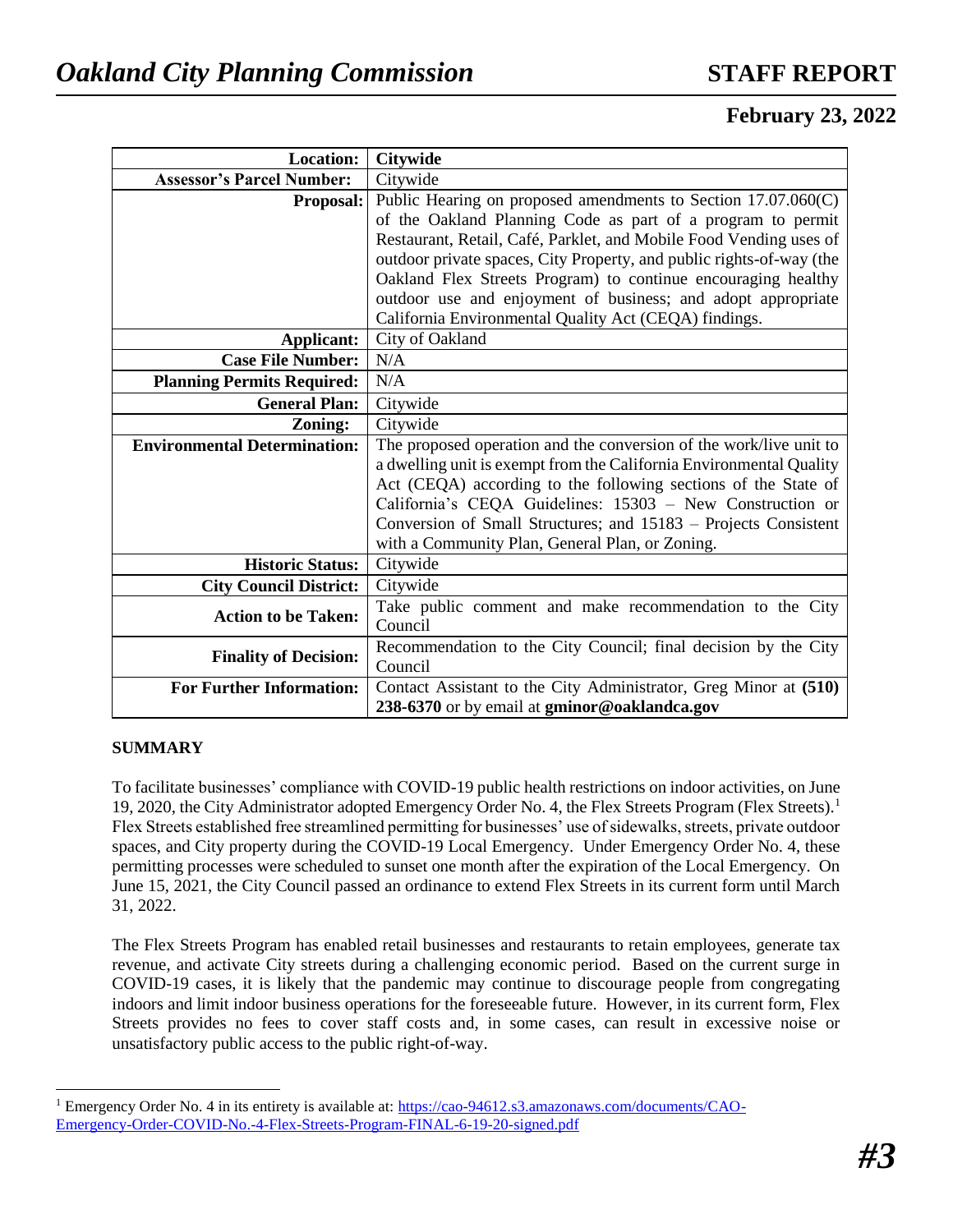Given both the ongoing need to support the local economy with outdoor spaces and the need to ensure the City has the resources to manage these spaces, staff recommends adopting a permanent version of the Flex Streets Program that introduces application and permitting fees to cover the cost of staff processing and monitoring. The proposed ordinance directs staff to develop and phase in these fees beginning July 1, 2023, with a fee exemption for businesses that meet equity criteria. Consequently, the proposed ordinance allows businesses to continue to operate safely outdoors, while establishing a fee framework that will provide the City with resources to effectively administer the Flex Streets Program.

With respect to private property, staff recommends the following amendment to Section 17.07.060.C of the Oakland Planning Code to allow the continued free use of privately-owned outdoor spaces that are on or adjacent to retail, restaurant or café premises for retail sales and outdoor dining until July 2023 (double underline represents an addition and strikethrough represents a deletion to the Planning Code section):

### **17.07.060 Conformity with zoning regulations required.**

Except as otherwise allowed by Subsections A., B., and C. below, Section 17.114.030 and by the Nonconforming Use regulations in Chapter 17.114, or as authorized under Section 17.138.015, the Development Agreement procedure in Chapter 17.138, or the Variance procedure in Chapter 17.148, no activities or facilities shall be established, substituted, expanded, constructed, altered, moved, maintained, or otherwise changed, and no lot lines shall be created or changed, except in conformity to the zoning regulations.

C. Notwithstanding any contrary provisions in the zoning regulations or the Land Use and Transportation Element of the General Plan, the permit requirements for Sidewalk Cafes as set forth in the individual Zoning Chapters and in Planning Code Section 17.103.090 and required off-street parking ratios for General Retail, Limited Service Restaurant and Full Service Restaurant Commercial Activities are suspended until July 1, 2023 March 31, 2022 unless further extended by City Council, to facilitate the expansion of Sidewalk Cafes, General Retail Commercial Activities, and Limited and Full Service Restaurants into open air spaces that allow for adequate social distancing pursuant to federal, state and local health guidelines. The applicable permit requirements and procedures for Sidewalk Cafes that expand into the public right-of-way, and General Retail Commercial Activities and Limited and Full Service Restaurants that expand to open spaces on private property are set forth in O.M.C. Chapter 8.62. This Subsection shall terminate along with O.M.C. Chapter 8.62 on July 1, 2023 March 31, 2022 unless further extended by City Council.

This time extension will allow Planning Bureau staff to evaluate Flex Streets' usage of private property as part of Phase One of the General Plan Update and its assessment of Citywide parking policies, which Planning staff anticipates concluding by July 2023. At that point, the Planning Commission and Planning staff can recommend that the City Council discontinue Flex Streets' use of private property, continue it in its current form, or adopt a modified version of Flex Streets.

### **BACKGROUND**

### *COVID-19 Public Health Restrictions on Indoor Activities*

In response to the COVID-19 pandemic, local, state, and federal public health agencies have issued orders limiting indoor activities and gatherings to minimize the spread of infections. These restrictions, particularly early in the pandemic, hurt Oakland restaurants, cafe and retail businesses by requiring them to close or limit their business operations. This resulted in many businesses experiencing sharp declines in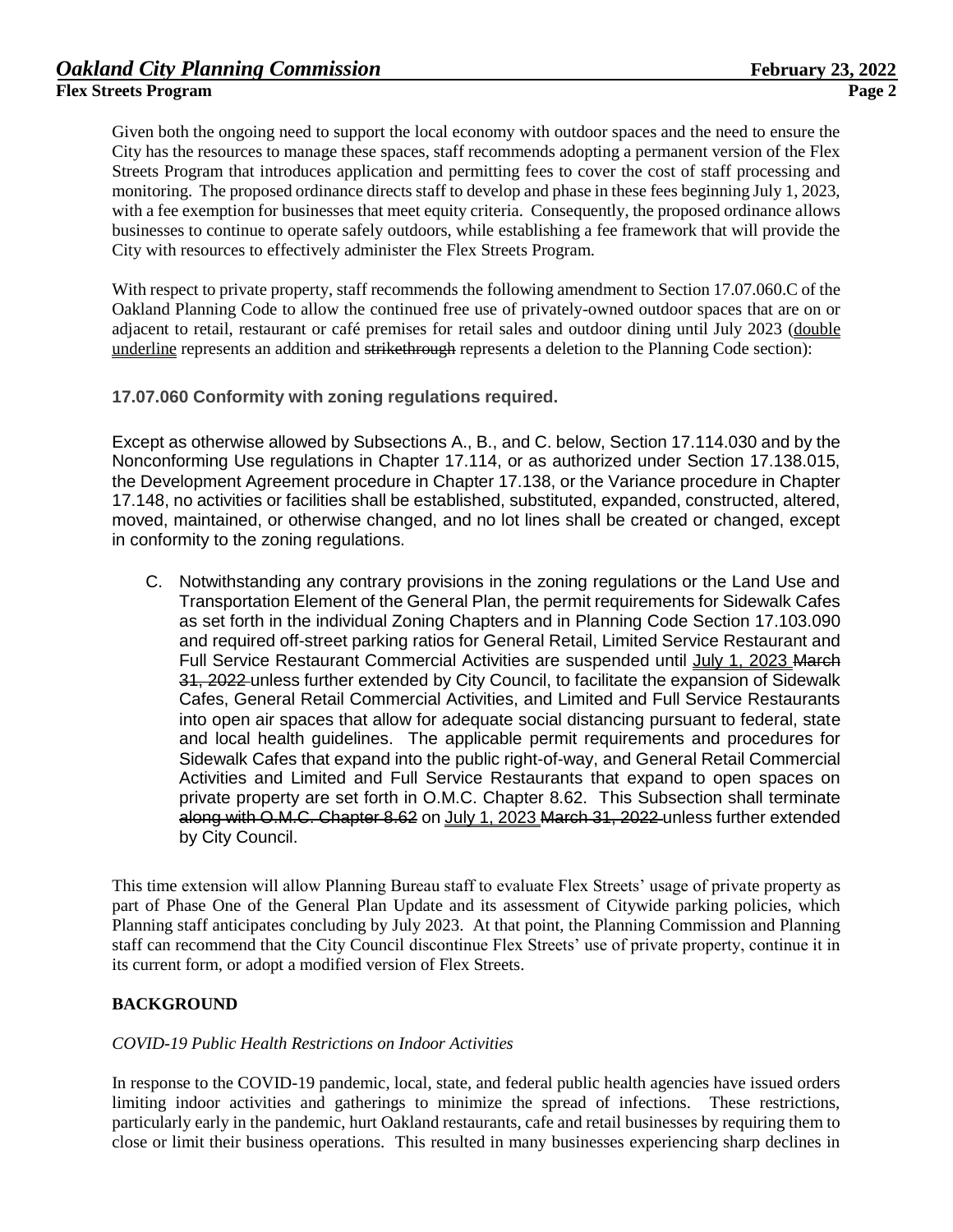l

revenues and laying off workers. In turn, this decrease in economic activity decreased tax revenues used to support City services.

However, on June 19, 2020, Alameda County's Department of Public Health announced that outdoor dining and outdoor retail could resume. This change allowed businesses to increase the footprint of their businesses by using outdoor space, providing businesses an option to safely increase business activity and revenue.

### *How Does Flex Streets Compare to Permitting Pre-COVID-19?*

In anticipation of Alameda County's allowance of outdoor dining and retail, in the summer of 2020, the City Administration assembled an interdepartmental team to equitably and swiftly assist these businesses to operate safely in the public right-of-way. This work culminated in City Administrator Emergency Order No. 4, which established the Flex Streets Program that provided free streamlined permitting for businesses to operate in the public right-of-way, private outdoor areas, and available City property with minimal expense. Flex Streets provides a menu of options for retail and dining to accommodate the variety of streetscapes across the City.

While permits for use of these spaces were available prior to Flex Streets, the associated fees and processing timelines were not agile enough to address the large sudden demand from businesses who needed outdoor space to operate safely during the pandemic. For example, businesses interested in a sidewalk café or a parklet had to obtain an encroachment permit, which required a detailed site plan, submission of a grant deed and legal description, indenture agreement, recordation with Alameda County, and approval of the property owner. This process involved multiple City departments, including the Oakland Department of Transportation (OakDOT), Planning and Building Department (PBD), Oakland Fire Department (OFD), and Economic Workforce and Development Department (EWDD) and was time-consuming and costly for small businesses. Likewise, pre-Flex Streets, commercial districts could apply for a short-term encroachment permit with the Oakland Police Department (OPD) to close a street for special events, but closure was limited to no more than twice a year and for no longer than three days a year. While effective for occasional street festivals, these restrictions were too limiting in the context of COVID-19's restrictions on indoor activities. Finally, before Flex Streets, mobile food vending permits were limited by number and vendors were limited to specific locations.

*Table 1* offers a comparison of the permitting process before and during Flex Streets.<sup>2</sup>

| <b>Location/Use</b> | <b>Process Pre-Flex Streets</b>                                                                                                                                                                                  | <b>Flex Streets Process</b>                                                                                                                                                                                                          |
|---------------------|------------------------------------------------------------------------------------------------------------------------------------------------------------------------------------------------------------------|--------------------------------------------------------------------------------------------------------------------------------------------------------------------------------------------------------------------------------------|
| Sidewalk Cafe       | Applicant applies for minor encroachment<br>permit, requires OakDOT and PBD<br>approvals; fees near \$3,000; multiple weeks<br>to process.                                                                       | Applicant submits free application<br>online and receives<br>automatic<br>approval.                                                                                                                                                  |
| Parklet             | Applicant applies for major encroachment<br>permit, requires OakDOT and OFD<br>approvals and recordation with Alameda<br>County; bond required, fees near \$3,000;<br>months to process. Parklets are public. No | Applicant submits free application<br>online and receives<br>automatic<br>approval. Parklets are not open to<br>general public; businesses may make<br>exclusive use of space in the parking<br>No recordation or indenture<br>lane. |

### *Table 1:* **Pre-Flex Streets vs. Flex Streets Processes**

<sup>&</sup>lt;sup>2</sup> For a more detailed comparison of City encroachment permits to Flex Streets administration visit[: https://cao-](https://cao-94612.s3.amazonaws.com/documents/20-0619-Flex-Streets-Info-Memo-2.pdf)[94612.s3.amazonaws.com/documents/20-0619-Flex-Streets-Info-Memo-2.pdf](https://cao-94612.s3.amazonaws.com/documents/20-0619-Flex-Streets-Info-Memo-2.pdf)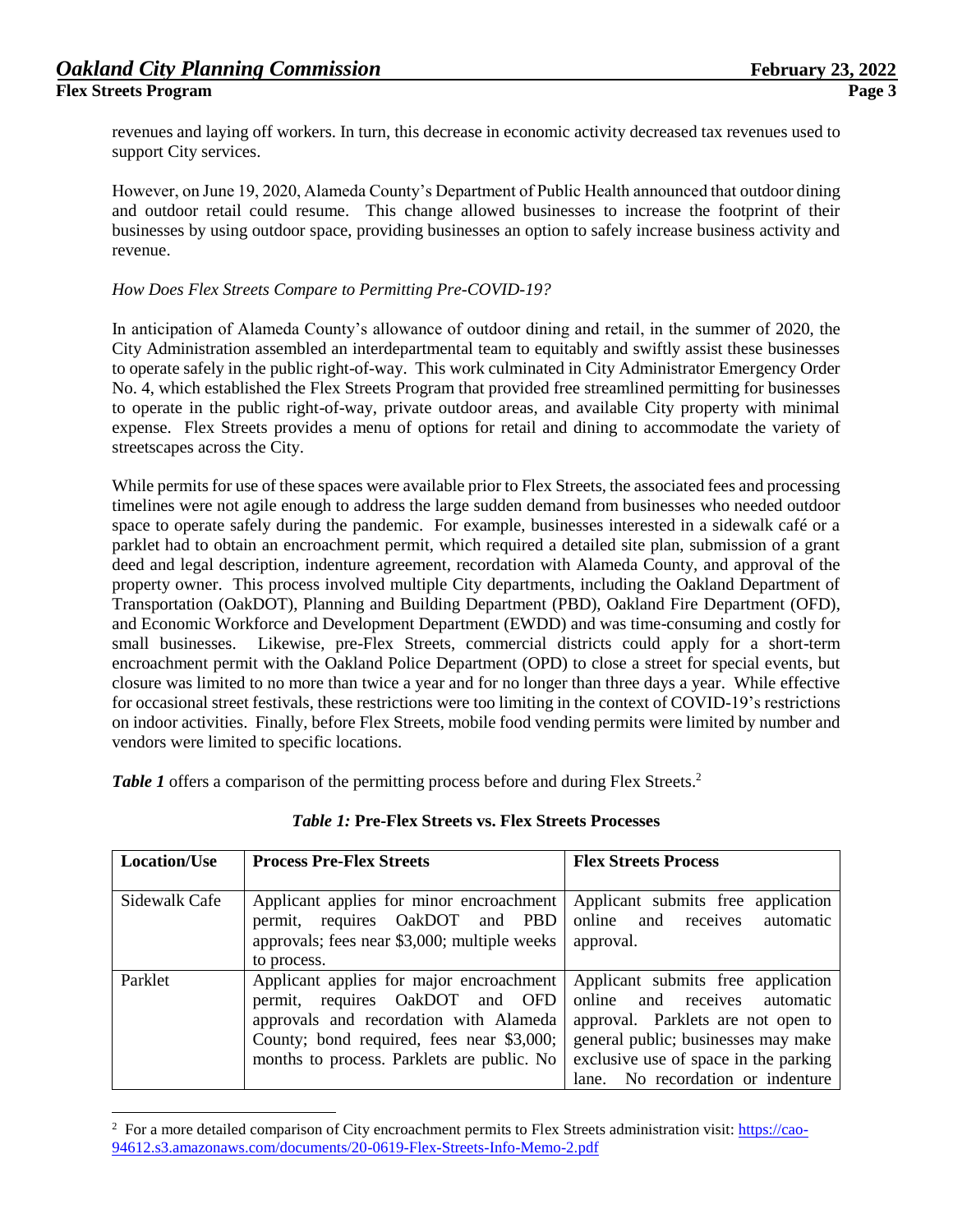|                                             | provision for businesses to make exclusive    | agreement; Permit with conditions      |
|---------------------------------------------|-----------------------------------------------|----------------------------------------|
|                                             | use of space in the parking lane.             | issued to business and does not run    |
|                                             |                                               | with the land.                         |
| of<br>Closure                               | Applicant<br>applies for<br>short<br>term     | Project champion submits interest      |
| <b>Traffic Lane</b>                         | encroachment permit with OPD; OPD and         | form and works with EWDD staff to      |
|                                             | OFD fees required for event. No more than     | develop final drawings for OakDOT      |
| two street closures per year and no longer  |                                               | approval. No fee and no artificial     |
| than three days without City Council        |                                               | limit on the duration/ frequency of    |
| approval. Long-term closures have been      |                                               | street closures.                       |
| much less frequent and generally involved a |                                               |                                        |
|                                             | major encroachment permit approved by         |                                        |
|                                             | City Council.                                 |                                        |
| <b>City Property</b>                        | Applicant required to pay market rent unless  | Below market rentals available for     |
|                                             | City Council makes a finding for each         | businesses in areas disproportionately |
|                                             | proposed use.                                 | impacted by COVID-19.                  |
| Outdoor Private                             | Zoning code prohibited outdoor dining on      | Applicant submits free application     |
| Property                                    | private parking lots or required<br>a         | online<br>and<br>receives<br>automatic |
|                                             | discretionary Conditional Use Permit.         | approval.                              |
| Mobile Food                                 | Overall limit on the number of permits        | No limit on the number of permits      |
|                                             | available, limited time windows when          | available, applicants can apply at any |
|                                             | applications accepted, vendors limited to one | time, no fee, and vending allowed at   |
|                                             | location and \$600 fee.                       | multiple locations if compliant with   |
|                                             |                                               | brick-and-mortar<br>buffers<br>from    |
|                                             |                                               | restaurants and other vendors.         |

*Community Outreach During Initial Phase of Flex Streets*

To make the public aware of Flex Streets, staff and volunteers took a number of steps, both figuratively and literally. EWDD staff emailed all businesses on the City's roster, met with Business Improvement District (BID) representatives, and shared program details with news media who released articles about the Flex Streets Program. Staff from various departments and volunteers also went door to door in areas lacking BIDs distributing information about Flex Streets and public health requirements.

Businesses located in East and West Oakland shared a common concern that traffic safety along busy or dangerous streets and higher COVID-19 case rates discouraged businesses from participating in the program. Many Community Based Organizations (CBOs) shared that their primary focus was to support health-based programs and to increase access and awareness about food distribution, testing and vaccination sites and that they lacked bandwidth to also provide business support. Incidentally, many of these CBOs partnered with the City to provide pop-up food distribution, testing and vaccination sites on City rights-ofway and properties using streamlined administrative tools identical to the Flex Streets Program.

### *Program Results to Date*

The Flex Streets Program has resulted in a surge of parklets, sidewalk cafes, and street closures, transforming the use of the public right-of-way from a space devoted exclusively to cars to a space for people as well as vehicles. Specifically, Flex Streets has resulted in over one-hundred and forty sidewalk cafes and parklets; this represents a dramatic increase from the previous two fiscal years during which the City permitted one new sidewalk café and zero parklets. Flex Streets has also included thirteen street closures, fourteen permitted private spaces, and over sixty mobile food truck permits.

To better understand the impact of these interventions on businesses, in November 2020 staff surveyed businesses that were utilizing Flex Streets. The majority of surveyed businesses indicated that they found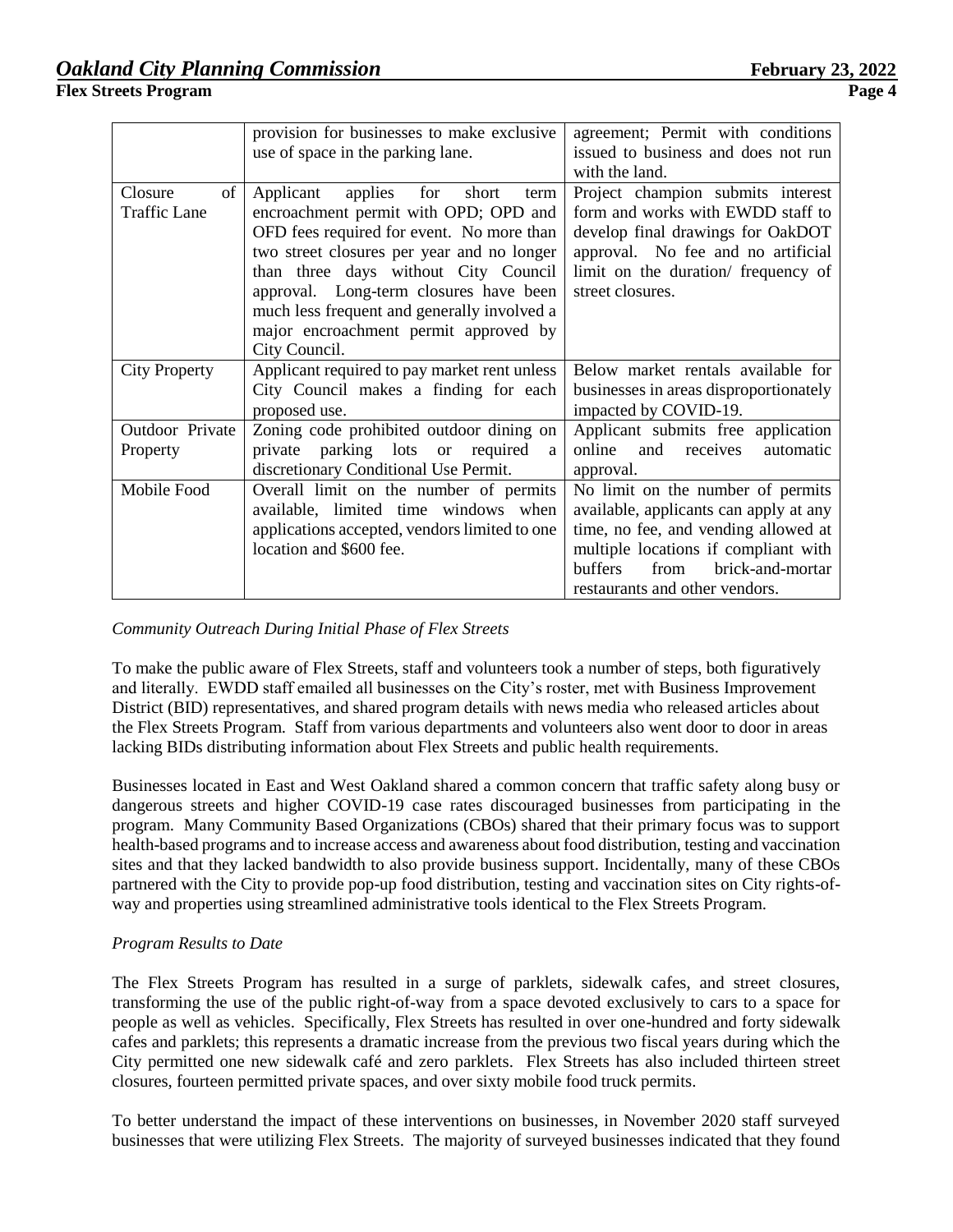the Flex Streets application process easy and that Flex Streets helped sustain their business, increased their sales, and allowed them to retain staff. Several businesses shared confusion about the nature of "automatic" permits particularly given that the previous process involved significant interaction and many touch points with City staff. Additionally, some businesses expressed that staff responsiveness to businesses' questions needed improvement. These concerns were primarily expressed during the early months of the program and during times when the County's COVID-tier restrictions changed rapidly.

To better understand the impact of Flex Streets on the general public, in 2020 staff also made surveys available via SMS-based text messaging and QR codes in areas near parklets and street closures. Survey respondents expressed a mixture of positive and negative feedback, with negative feedback focused on excessive noise, obstruction of bike lanes, and concerns regarding close proximity to vehicles and people not wearing face coverings.

In terms of geography, the majority of Flex Streets parklets and street closures are located in Downtown, Uptown, and North Oakland.<sup>3</sup> However, Flex Streets license agreements of public land has facilitated outdoor markets outside of these areas, such as Akoma market in East Oakland and vending pilots at Lake Merritt. In terms of demographics, the majority of the 2020 Flex Streets Applicant survey respondents identified as White, followed by Asian and then Latinx. Staff did not survey the demographics of businesses' employees impacted by the Flex Streets Program.

### *Community Engagement Following June 2021 Program Extension*

Following the City Council's June 2021 extension of Flex Streets through March 31, 2022, staff canvassed East Oakland neighborhoods to understand why businesses in these neighborhoods did not utilize Flex Streets as much as Downtown businesses. Specifically, staff met with businesses along the MacArthur Boulevard and Bancroft Avenue corridors from Seminary to Durant as well as businesses in the Hegenberger area. Businesses in these areas expressed a strong desire to know more about Flex Streets. Businesses in these corridors indicated that the distance from the City Center is a major challenge and that the City should bring information to the community. In surveys, businesses in these areas identified lack of information, and the need for financial and technical assistance as the top obstacles discouraging businesses from participating in Flex Streets. Businesses also identified street design and traffic as additional challenges.

In addition to reaching out to businesses that have not utilized Flex Streets, in the fall of 2021 staff also followed up with businesses who had received a Flex Streets permit issued by OakDOT. All of these businesses indicated that the Flex Streets Program is critical to their business and that the City should extend the program while they are recovering from the financial impacts of the Covid-19 Pandemic. Specifically, businesses utilizing Flex Streets noted that the program provided space for businesses to remain in operation and rehire workers. Most businesses claim that using the parklets increased their space for operations by 30 to 40 percent. A few businesses had to move 100 percent of their seating to the parklet area because the size of their indoor space could not comply with social distancing requirements. Of the businesses interviewed, 91 percent indicated that being able to retain employees was the most important benefit of the Flex Streets Program.

Flex Streets business participants indicated that compliance, traffic control, and safety are the top concerns they have going forward with a permanent version of the program. There was a strong desire for more resources to go into the Ambassador Program as it attracts people to the areas where safety may be perceived as a challenge, while making the businesses as well as their patrons feel safe.

l

<sup>3</sup> For a map of parklets, sidewalk cafes and street closures visit:

<https://oakgis.maps.arcgis.com/home/webmap/viewer.html?webmap=f8b30e3e36924ead83960173e556146f>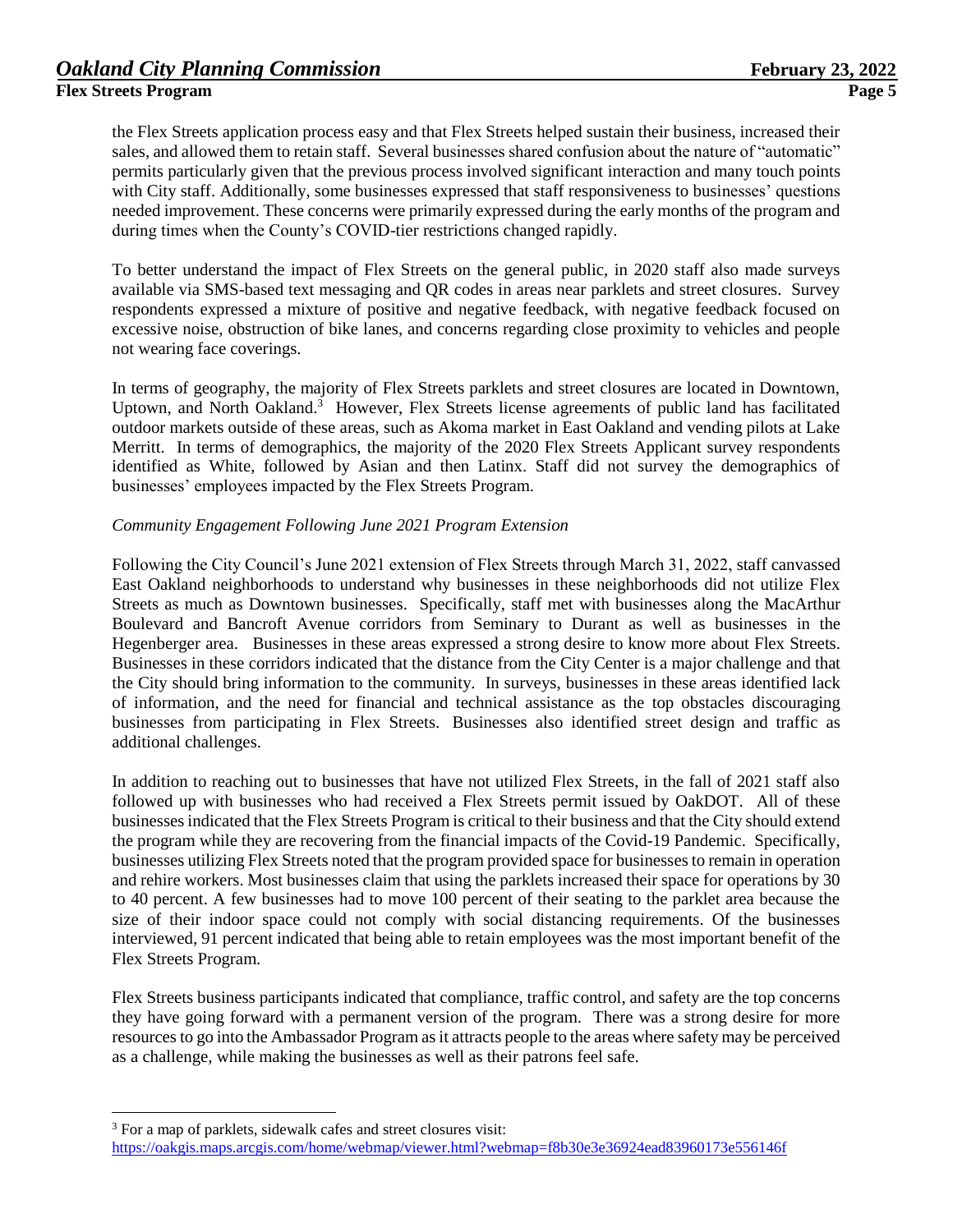### **ANALYSIS AND POLICY ALTERNATIVES**

Staff recommends adopting a permanent version of Flex Streets even if local and state public health orders ease restrictions on indoor activities for several reasons. First, COVID-19, through its variants and seasonal fluctuations in infections, has demonstrated that it will continue to impact indoor activities for the foreseeable future, creating an ongoing need for outdoor spaces. Second, the larger footprint available for businesses under a permanent Flex Streets program will enable Oakland restaurants and retailers to both weather future economic fluctuations and recover from the hardships of the past two years. Third, a permanent Flex Streets program provides businesses with clarity when making investments in outdoor spaces. Fourth, Oakland's climate allows for all-season outdoor dining making this additional space usable year-round. Finally, Flex Streets has revitalized city streetscapes, repurposing the public right-of-way from a space reserved for cars to a landscape accessible for people.

Approval of the requested action advances the Citywide priority of **housing, economic, and cultural security**.

### *I. Staff Recommends Adopting Permanent Version of Flex Streets with Phased in Fees*

Below staff outlines recommendations for the permanent version of Flex Streets by each permit type with a reflection on needed staff resources. *Table 2* offers a summary of the recommendations.

### *A. Parklets and Sidewalk Cafes*

With respect to parklets and sidewalk cafes, staff recommends continuing the streamlined Flex Streets permitting process with no application and permit fees until July 2023 and exempting businesses from these fees if they satisfy to be determined equity criteria, such as being located in an area of the City that has been disproportionately impacted by COVID-19.

As compared to pre-COVID-19 sidewalk cafes and parklets, the Flex Streets approach has been exponentially more popular, and the addition of application and permit fees will support the cost of staff time to review applications and monitor activities in the field. While the City has absorbed these costs up to now, the collection of fees is essential to a sustainable and effective program, particularly with respect to follow up in the field to ensure operators are carrying out what they proposed in their applications. At the same time, staff recommends postponing the imposition of fees until July 2023 to allow businesses time to continue their recovery from the economic shocks of the pandemic. Staff also recommends exempting businesses that meet to be defined equity criteria from any fees to avoid imposing a barrier to participation in Flex Streets. Altogether, these fee recommendations strive to balance the sustainability of Flex Streets with support for businesses impacted by COVID-19, and particularly businesses in East and West Oakland that are disproportionately impacted.

### *B. Street Closures*

With respect to street closures, staff recommends continuing Flex Streets' current approach until July 2023 with the inclusion of community groups as eligible applicants and the permanent removal of the pre-COVID-19 limit of two street closures per year without City Council approval.

Without Flex Streets, closures lasting more than three days will require City Council approval. These recommendations will allow existing and new street closures to remain in effect until July 2023, at which time the applicants will need to either remove the closure or obtain City Council approval to continue. As a result, businesses and community groups have another year to utilize the more flexible street closure process and both applicants and the City Council have an opportunity to reevaluate the need for these longer street closures. Likewise, staff recommends removing the pre-COVID-19 limitation of two street closures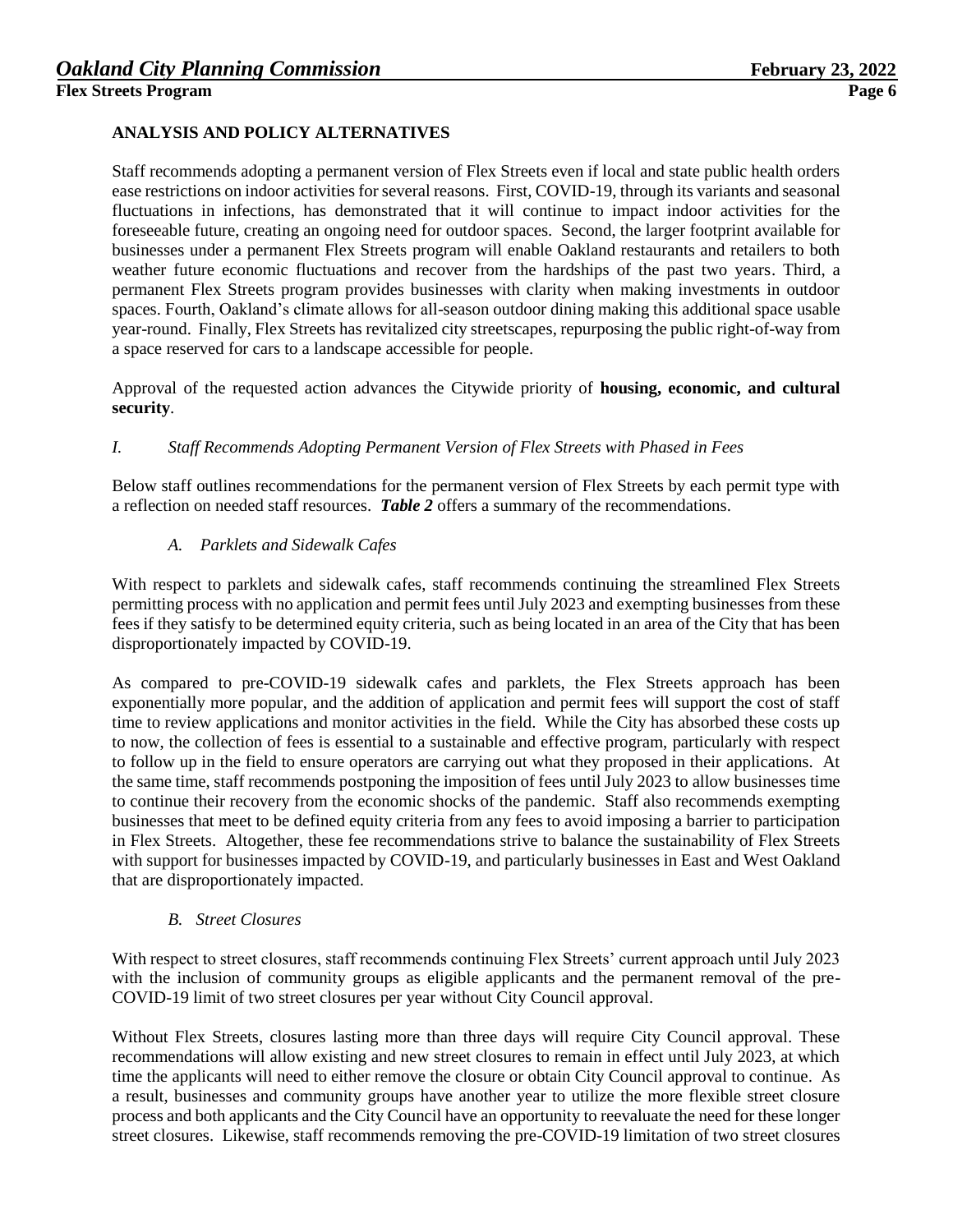per year on a permanent basis to facilitate more frequent street closures, such as monthly closures by community groups. Even after July 2023, street closure applicants will still need to notify neighbors and obtain approval from a majority of impacted neighbors.

### *C. Private Property and City Property*

In terms of private property under Flex Streets, such as privately-owned parking lots used for outdoor dining or retail, staff recommends continuing the status quo until July 2023. This extension will allow Planning Bureau staff to evaluate Flex Streets' usage of private property as part of Phase One of the General Plan Update and its assessment of Citywide parking policies, which Planning staff anticipates completing by July 2023. At that point, the Planning Commission and Planning staff can recommend that the City Council discontinue Flex Streets' use of private property, continue it in its current form, or adopt a modified version of Flex Streets.

Similarly, staff recommends that City-owned property continue to be available through July 2023 as provided under the existing Flex Streets order. This is an option of last resort available to businesses that meet certain equity criteria and are otherwise unable to feasibly use sidewalks, parking lanes, private outdoor areas or rights-of-way for outdoor operation. The equity criteria require that a qualifying business be in an area of the City disproportionately impacted by or vulnerable to COVID-19. Staff invoked this component of Flex Streets to establish the first Lake Merritt Vending Pilot and continue the Akoma Market in East Oakland and staff recommends reserving this option, at least until July 2023, for similar projects.

### *D. Mobile Vending*

Staff's recommendations for mobile vending are similar to staff's recommendations for parklets and sidewalk cafes, namely continuing the streamlined Flex Streets permitting process with the addition of application and permit fees starting in July 2023 unless a business meets to be determined equity criteria. The Flex Streets approach to mobile food vending eliminated the previous artificial cap to the number of permits available, which was both cumbersome for staff to administer and limited opportunities for entrepreneurs and consumers. At the same time, Flex Streets requires mobile food vendors to preserve ADA access on sidewalks and comply with buffers between mobile food vendors and brick and mortar restaurants, unless a restaurant agrees to a waiver or the mobile food vendors take part in a mobile food pod.

As part of the permanent Flex Streets program, staff also recommends extending the current Flex Streets permitting process for mobile food vendors to all mobile vendors to better align with the 2018 Senate Bill (SB) 946.<sup>4</sup> SB 946 prohibits the criminalization of sidewalk vending and limits local government restrictions on sidewalk vending to health and safety concerns in order to promote entrepreneurship and support immigrant and low-income communities. Establishing a permitting process for retail mobile vendors would also fulfill the recommendation of the February 28, 2017 City Council Community and Economic Development Committee that staff return to the City Council at a future date with an ordinance that amends the Oakland Municipal Code to permit mobile retail sales. Accordingly, staff recommends a mobile retail permitting process analogous to the permitting of mobile food vending to include: preservation of ADA access and no artificial limit on the number of permits, but buffers between vendors and between retail vendors and brick and mortar retail establishments.

l

<sup>4</sup> More information on SB 946 is available at:

[https://leginfo.legislature.ca.gov/faces/billTextClient.xhtml?bill\\_id=201720180SB946](https://leginfo.legislature.ca.gov/faces/billTextClient.xhtml?bill_id=201720180SB946)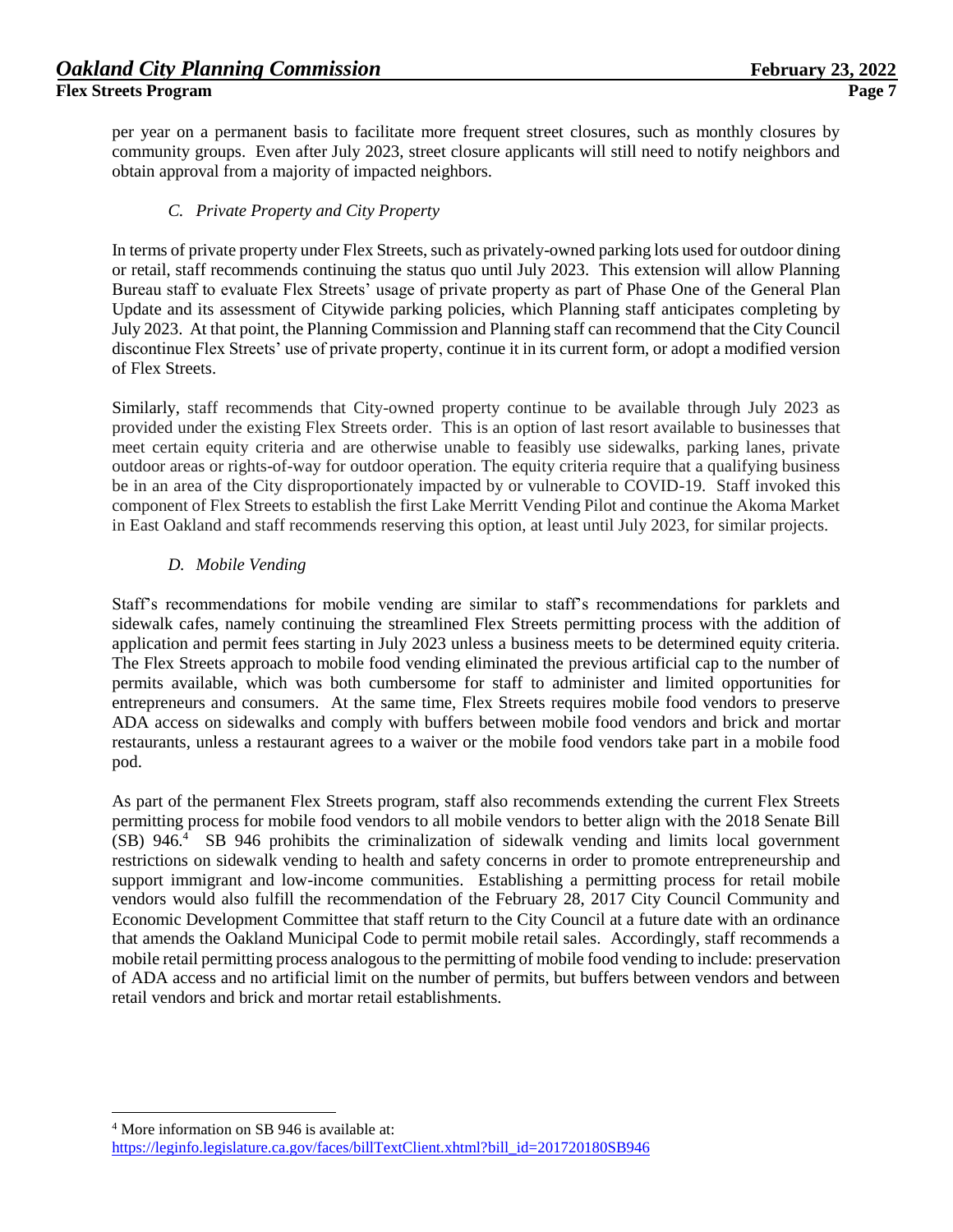| Location/<br><b>Use</b>           | <b>Current Flex Streets Process</b>                                                                                                                                                                                                                                                                                    | <b>Proposed Permanent Flex Streets</b><br><b>Process</b>                                                                                                                                                                                                               |
|-----------------------------------|------------------------------------------------------------------------------------------------------------------------------------------------------------------------------------------------------------------------------------------------------------------------------------------------------------------------|------------------------------------------------------------------------------------------------------------------------------------------------------------------------------------------------------------------------------------------------------------------------|
| Sidewalk<br>Cafe                  | Applicant submits free application online and<br>receives automatic approval.                                                                                                                                                                                                                                          | Same except applicants that do not meet<br>equity criteria must pay an application<br>and annual permit fee starting in July<br>2023.                                                                                                                                  |
| Parklet                           | Applicant submits free application online and<br>receives automatic approval. Parklets are not<br>open to general public; businesses may make<br>exclusive use of space in the parking lane. No<br>recordation or indenture agreement; Permit<br>with conditions issued to business and does<br>not run with the land. | Same except applicants that do not meet<br>equity criteria must pay an application<br>and annual permit fee starting in July<br>2023.                                                                                                                                  |
| Closure of<br><b>Traffic Lane</b> | Project champion submits street closure<br>interest form then collaborates with EWDD<br>staff to develop final drawings for OakDOT<br>approval. No fee and no artificial limit on the<br>duration/frequency of street closures.                                                                                        | Adds community groups as eligible<br>applicants and extends current process<br>until July 2023. By July 2023, street<br>closures longer than three days must<br>obtain City Council approval. After<br>July 2023, no cap on the number of<br>street closures per year. |
| <b>City Property</b>              | Below market rentals available for businesses<br>in areas disproportionately impacted by<br>COVID-19.                                                                                                                                                                                                                  | Same until July 2023, at which point<br>to pre-COVID<br>policy of<br>reverts<br>applicant required to pay market rent<br>unless City Council makes a finding for<br>each proposed use.                                                                                 |
| Outdoor<br>Private<br>Property    | Applicant submits free application online and<br>receives automatic approval.                                                                                                                                                                                                                                          | Same until July 2023 at which point<br>will revert to pre-COVID policy or<br>comply with new General Plan parking<br>policies.                                                                                                                                         |
| Mobile Food                       | No limit on the number of permits available,<br>applicants can apply at any time, no fee, and<br>vending allowed at multiple locations as long<br>as compliant with buffers from brick-and-<br>mortar restaurants and other vendors.                                                                                   | Same except applicants that do not meet<br>equity criteria must pay an application<br>and annual permit fee starting in July<br>2023.                                                                                                                                  |

*Table 2:* **Current vs. Proposed Permanent Flex Streets Processes**

# *E. Staff Resources Needed for Effective Permanent Program*

While existing staff have managed Flex Streets' various program components to date in order to keep the local economy afloat during an unprecedented emergency, a more effective and sustainable program requires additional staff resources. Specifically, adding a position in OakDOT to monitor compliance in the right-of-way will improve staff response time and ensure that applicants implement parklets and sidewalk cafes according to approved designs. Likewise, adding business outreach staff in EWDD can help improve communication with businesses outside of BIDs, particularly in East and West Oakland, with respect to Flex Streets and other City programs. Staff has been analyzing the appropriateness of adding positions or utilizing existing vacancies to accomplish these efforts and anticipates bringing recommendations to the City Council in the upcoming mid-cycle Budget process.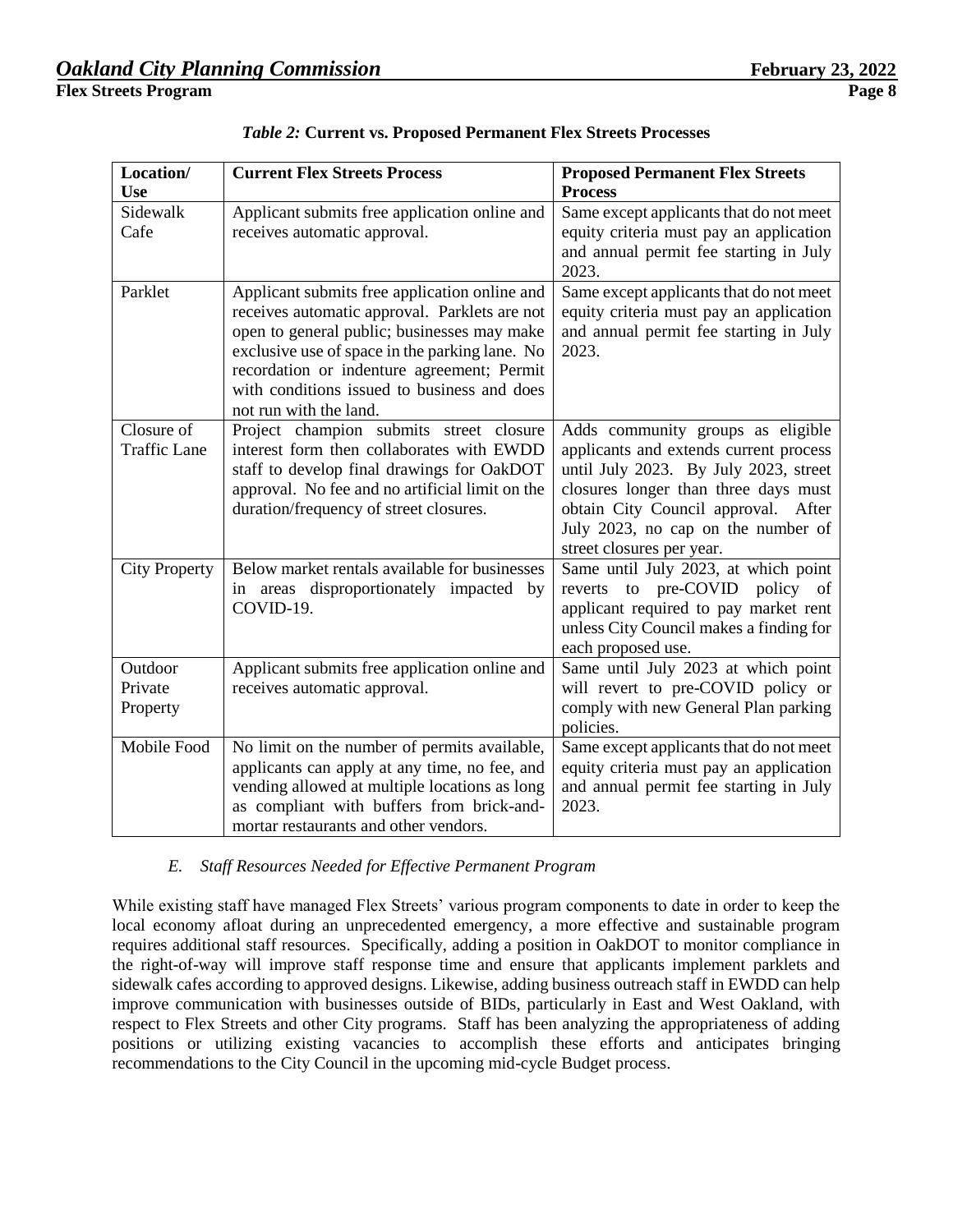### *II. Alternative Policy Actions*

### *A. Allow Flex Streets Program to Expire on March 31, 2022*

If the City Council takes no action, Flex Streets will expire on March 31, 2022. This would revert all permitting processes back to status quo before the pandemic. This would require all businesses to reapply for minor or major encroachment permits if they choose to continue their use of any public rights-of-way or remove their structures and other property entirely. The drawbacks to this approach are many: 1) it eliminates businesses' ability to generate additional revenue during the recovery period; 2) it fails to take advantage of any of the learnings and benefits of Flex Streets, such as streamlined permitting and supporting businesses as they continue to recover from pandemic related public health restrictions; and 3) if a high number of businesses choose to reapply under the former encroachment programs, staff workloads could be overwhelmed and cause significant delay in review and approvals.

### *B. Adopt a Permanent Version of Flex Streets with Modifications to Staff's Recommendations*

Alternatively, the City Council could adopt legislation to make Flex Streets permanent with modifications to the proposed ordinance. For example, City Council could elect to impose fees before July 2023 to support staff costs sooner. As with any legislation, any amendments would need to be reasonably related to the public's health, safety, and welfare.

### *C. Extend Flex Streets in Its Current Form to an Alternative Date*

A third alternative City Council could explore is extending Flex Streets as-is, with no program modifications, to a date other than March 31, 2022. In selecting an alternative date, staff will recommend the City Council consider the following factors: the anticipated end of the local emergency, the time needed for restaurants and retailers to recover from COVID-19's economic impacts, the uncertainty that a temporary extension signals to businesses, holiday interruptions, and the warm weather months in which outdoor spaces are most beneficial, and staff costs.

### **ENVIRONMENTAL DETERMINATION**

The proposed amendments to the Planning and Municipal Code rely on the previous set of applicable CEQA documents including: the Coliseum Area Specific Plan EIR (2015); Broadway Valdez Specific Plan EIR (2014); West Oakland Specific Plan EIR (2014); Central Estuary Area Plan EIR (2013); Land Use and Transportation Element of the General Plan EIR (1998); the Oakland Estuary Policy Plan EIRs (1999, 2006) and Supplemental EIR (2013); the Redevelopment Area EIRs- West Oakland (2003), Central City East (2003), Coliseum (1995), and Oakland Army Base (2002); the Historic Preservation Element of the General Plan EIR (1998); the 2007-2014 Housing Element Final EIR (2010) and Addendum (2014); and various Redevelopment Plan Final EIRs (collectively, "Previous CEQA Documents"). No further environmental review is required under CEQA Guidelines Sections 15162 and 15163. Moreover, each as a separate and independent basis, this proposal is also exempt from CEQA pursuant to CEQA Guidelines Sections 15183 (projects consistent with General Plan and Zoning) and 15061(b)(3) (general rule, no significant effect on the environment).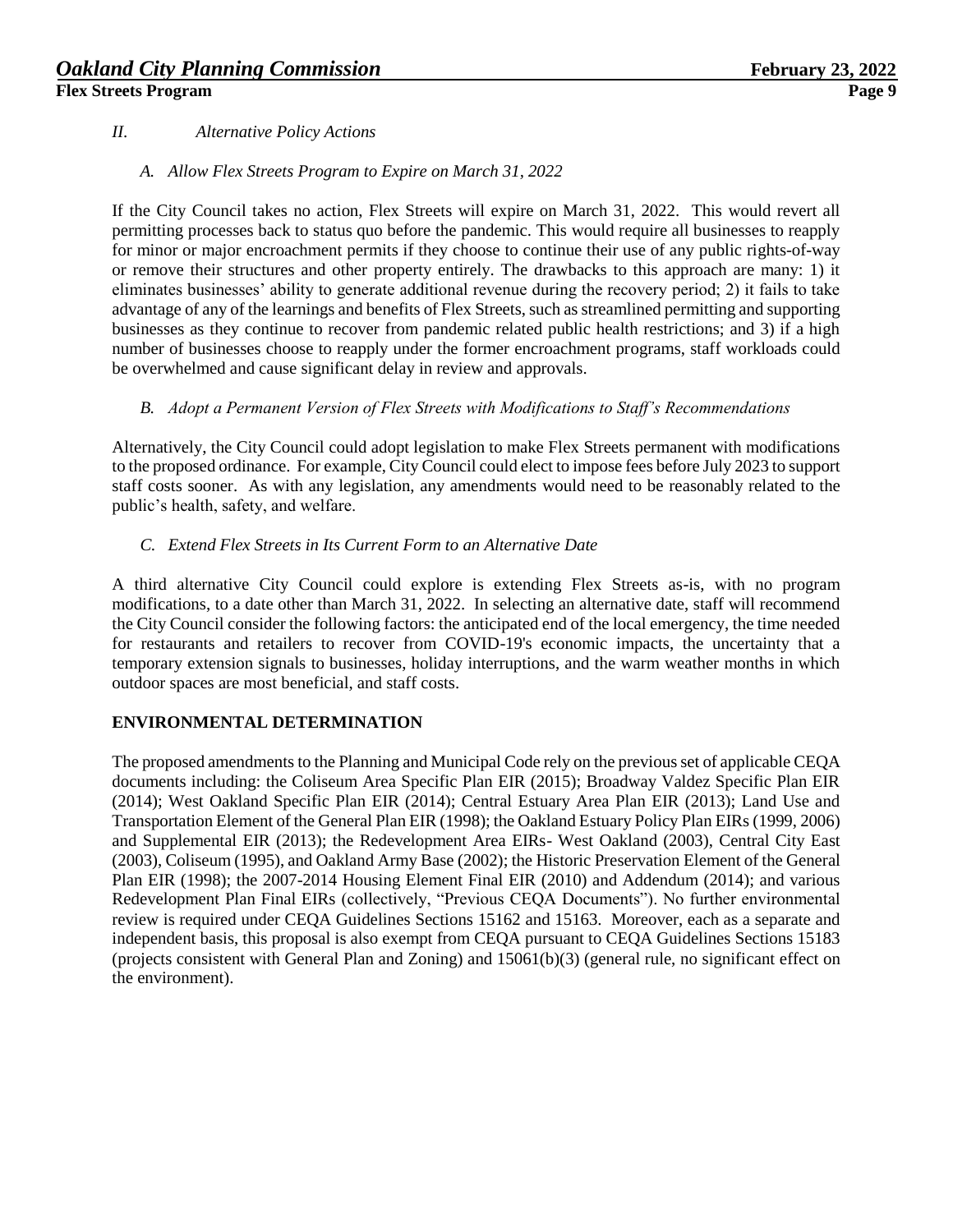### **RECOMMENDATION**

Based on the analysis contained in this report, staff believes that the proposed Planning Code amendment that is included as part of the permanent Oakland Flex Streets Program is an appropriate regulatory change that will further the overall objectives of the Oakland General Plan. Thus, staff requests that the Commission:

- 1. Recommend that the City Council affirm staff's CEQA determination; and
- 2. Recommend to the City Council that they adopt an ordinance amending Oakland Planning Code Section 17.07.060 to allow Restaurants, Cafés, and Retailers to continue to use outdoor private spaces until **July 1, 2023** as part of the Oakland Flex Streets Program to encourage healthy outdoor use and enjoyment of businesses.

Prepared by:

GREG MINOR Assistant to the City Administrator

Approved for forwarding to the Planning Commission:

ED MANASSE Deputy Director Bureau of Planning

### **ATTACHMENTS:**

A. Draft Ordinance detailing all proposed Oakland Municipal Code amendments - including but not limited to amendments to Planning Code Section 17.07.060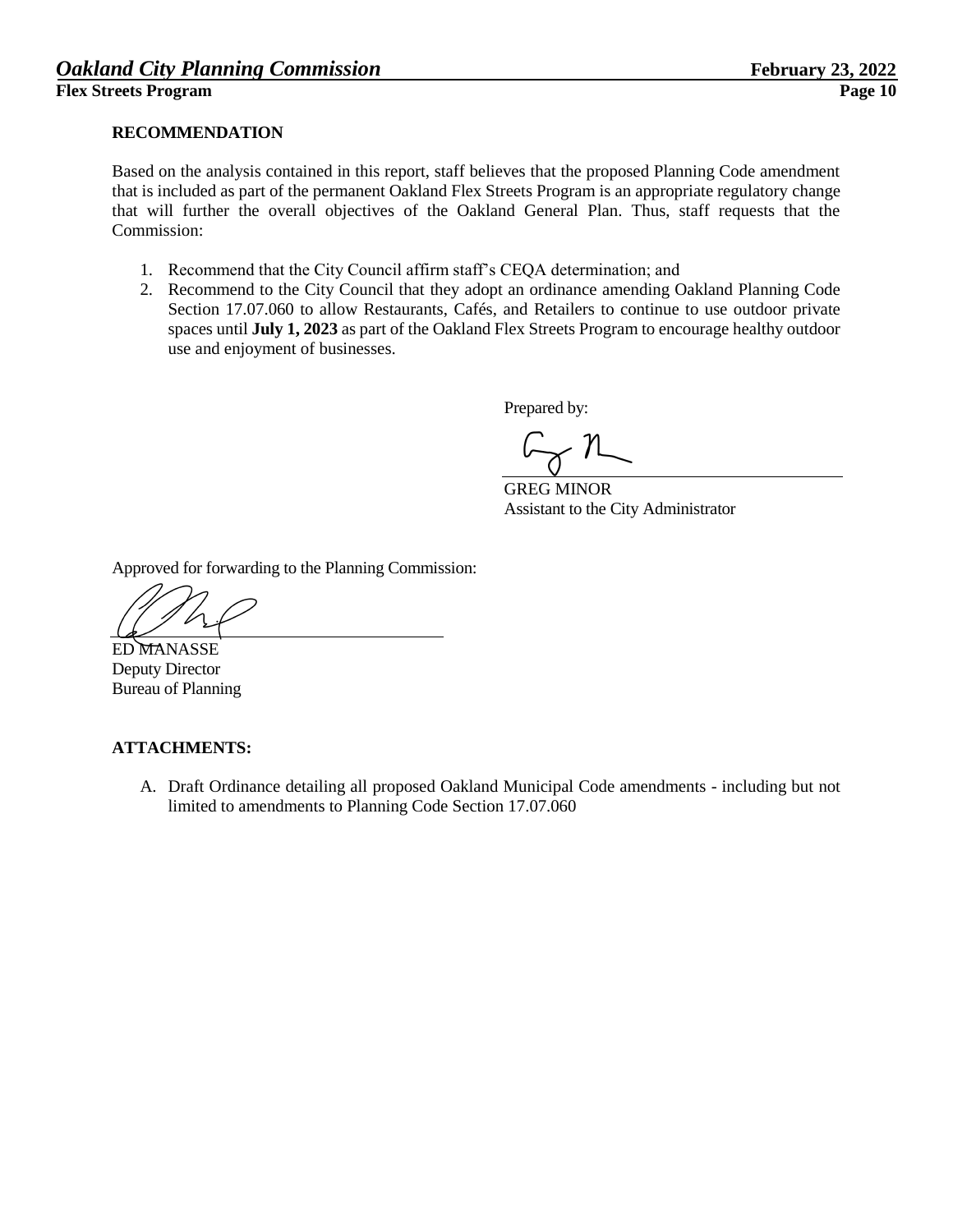APPROVED AS TO FORM AND LEGALITY

 $\sqrt{2}$ CITY ATTORNEY<sup>S</sup> OFFICE

# **OAKLAND CITY COUNCIL**

# **ORDINANCE NO.** C.M.S.

**AN ORDINANCE AMENDING CHAPTER 8.62, SECTION 5.51.150, SECTION 12.08.250, AND SECTION 17.07.060(C) OF THE OAKLAND MUNICIPAL CODE (OMC) TO CREATE A PERMANENT PROGRAM FOR RESTAURANT, RETAIL, CAFÉ, PARKLET, AND MOBILE FOOD VENDING USES OF OUTDOOR PRIVATE SPACES AND PUBLIC RIGHT-OF-WAYS (OAKLAND FLEX STREETS PROGRAM) TO CONTINUE TO ENCOURAGE HEALTHY OUTDOOR USE AND ENJOYMENT OF BUSINESS; DIRECT CITY ADMINISTRATOR TO RETURN WITH ORDINANCE AMENDING THE MASTER FEE SCHEDULE WITH A FLEX STREETS APPLICATION AND ANNUAL PERMIT FEE TO TAKE EFFECT BY JULY 1, 2023 FOR EACH COMPONENT OF THE PROGRAM, INCLUDING AN EQUITY FEE WAIVER PROGRAM FOR FLEX STREETS PROGRAM APPLICANTS WHO MEET CERTAIN EQUITY CRITERIA; AND ADOPT APPROPRIATE CALIFORNIA ENVIRONMENTAL QUALITY ACT (CEQA) FINDINGS**

**WHEREAS**, in December 2019, an outbreak of respiratory illness due to the novel coronavirus (COVID-19) spread across the world, including in the United States, Alameda County, and Oakland specifically; and,

**WHEREAS**, it is well recognized that COVID-19 presents a public health concern that requires extraordinary protective measures and vigilance; and,

**WHEREAS**, on January 23, 2020 the Center for Disease Control activated its Emergency Response System to provide ongoing support for the response to COVID-19; and

**WHEREAS**, on March 9, 2020, the City Administrator acting as the Director of the Emergency Operations Center, issued a proclamation of local emergency due to the spread of COVID-19 in Oakland; and

**WHEREAS,** on March 12, 2020, the City Council passed Resolution No. 88075 C.M.S. confirming the existence of the local emergency proclaimed by the City Administrator pursuant to her power under Oakland Municipal Code section 8.50.050(C); and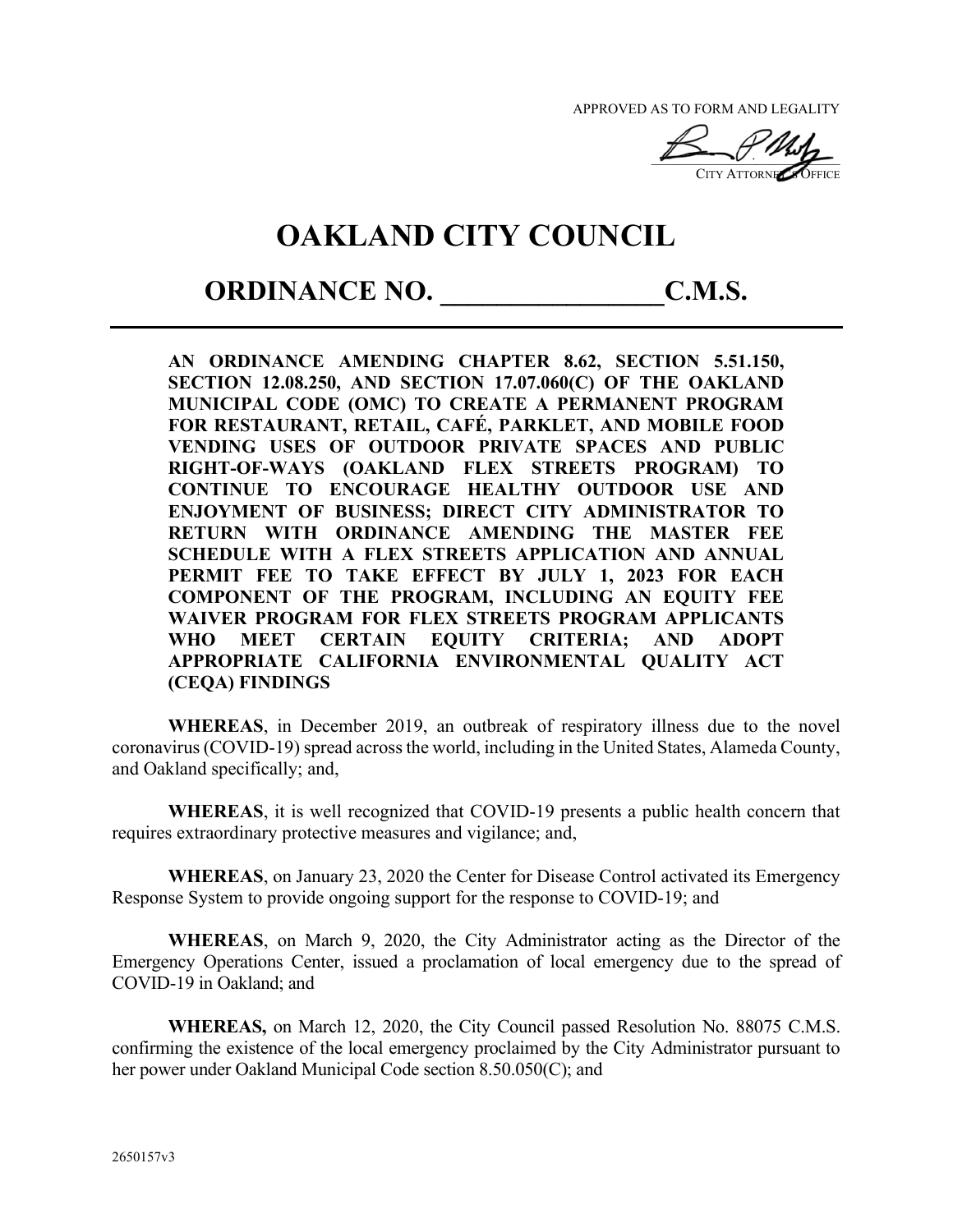**WHEREAS,** on March 16, 2020, the Alameda County Health Officer issued Health Order No. 20-03 directing Alameda County residents to "shelter in place," or stay at home, except as necessary to take care of essential needs. That Order extended to April 7, 2020. On March 31, 2020, the Local Health Officer issued a replacement order, Health Order No. 20-04, which tightened the restrictions and extended the stay-at-home order through May 3. The Order was extended and revised by County Order No. 20-14, which is the Order that is currently in place. These Orders have forced the closure of many businesses not deemed essential. For several months, during two separate waves of outbreak in 2020 and 2021, restaurants, retail businesses, and cafes were prohibited from operating except for carry-out and delivery service or if constituting an "essential service."

**WHEREAS**, on March 19, 2020, Governor Newsom issued Executive Order N-33-20, ordering "all individuals living in the State of California to stay home or at their place of residence except as needed to maintain continuity of operations of the federal critical infrastructure sectors", and further acknowledged that the "supply chain must continue, and Californians must have access to such necessities as food, prescriptions, and health care"; and

**WHEREAS,** Order N-33-20 provides that, to mitigate/control the spread of COVID-19, people should only leave their homes or places of residence to carry out specified essential functions or to facilitate necessary activities; and

**WHEREAS,** Oakland restaurants, retailers and other small businesses were severely impacted, and continue to recover from, the COVID-19 public health emergency that gave rise to the order restrictions; and

**WHEREAS**, in the spring of 2020 the City of Oakland Department of Economic and Workforce Development conducted a survey of more than 1,000 Oakland businesses about the impacts of COVID-19 and nearly 70 percent reported a decline of more than 40 percent in gross receipts year-over-year for March 2020; and

**WHEREAS**, more than 80% of survey responses were from small businesses with 10 or fewer employees, with 55 percent of business owners identifying as low- or very-low-income; and

**WHEREAS**, the surveyed businesses accounted for approximately 2,780 jobs lost, with the majority of the reported job losses in the restaurant and retail sectors, and more than half located in low-income areas of Oakland; and

**WHEREAS**, in June of 2020 the Alameda County amended its COVID-19 public health order to allow businesses to operate outdoors; and

**WHEREAS**, local, state, and federal public health officials have all encouraged activities to take place outdoors wherever possible to maximize air circulation and minimize the spread of COVID-19 infections; and

**WHEREAS**, on June 19, 2020, the City Administrator adopted Emergency Order No. 4, the Flex Streets Program, to help Oakland businesses quickly and safely take advantage of this updated Order permitting businesses to operate outdoors; and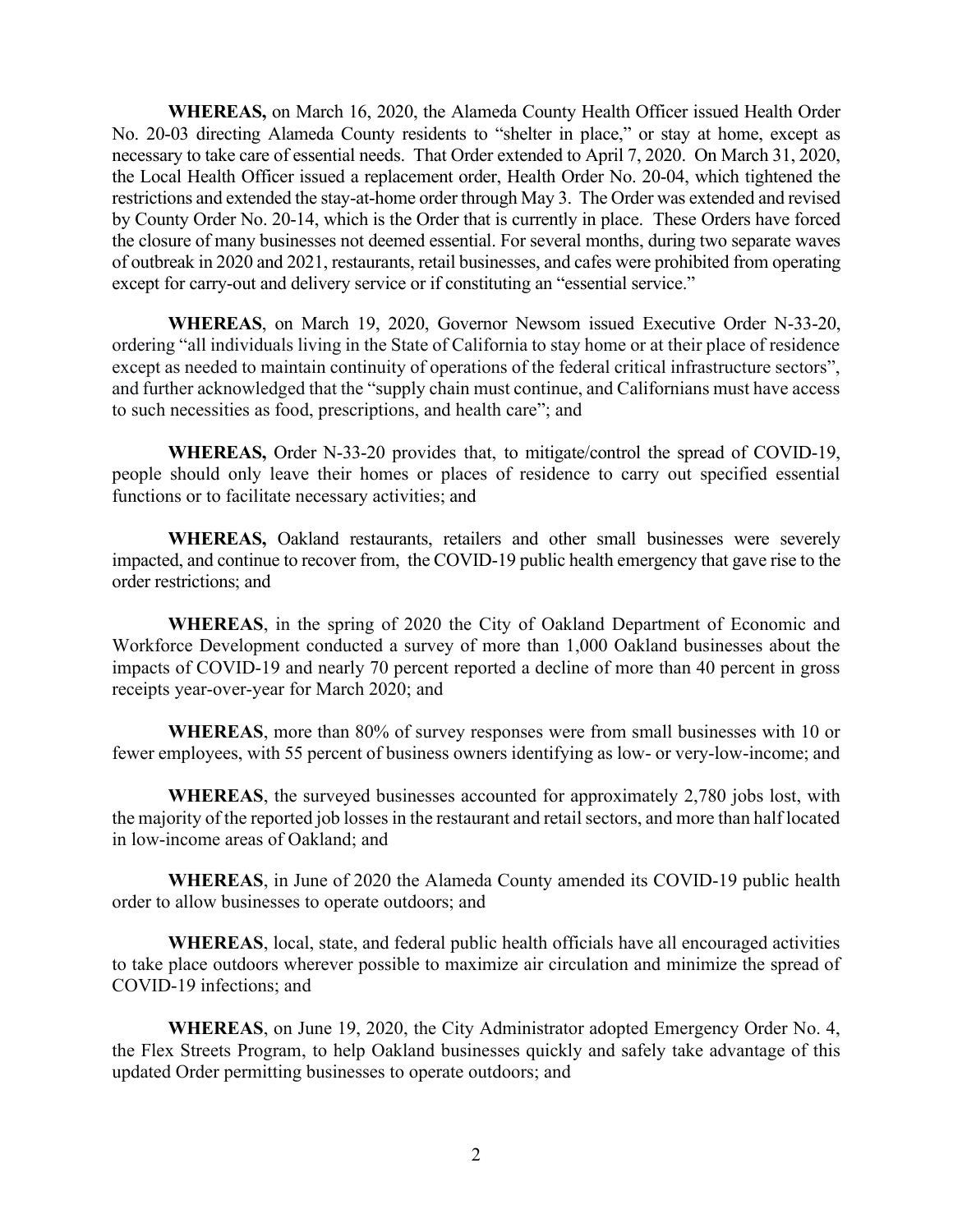**WHEREAS**, the City Administrator's Flex Streets Program currently allows restaurants and retailers to operate without fees or costs on City sidewalks, parking spaces, and traffic lanes as well as on private parking lots and City-owned property; and

**WHEREAS**, the Flex Streets Program also eliminates previous caps on mobile vending permits to provide the public with affordable and safe outdoor dining options and to also provide an alternative source of safe outdoor vending for those Oakland citizens who may have lost their jobs in the restaurant industry; and

**WHEREAS**, the Flex Streets Program that has been in place under City Administrator's Order No. 4 since June 19, 2020 and has benefited over one-hundred and sixty (160) businesses in Oakland as they attempt to create business capacity and mitigate the loss operation and customers as a result of this pandemic; and

**WHEREAS**, in June 2021 the City Council passed an ordinance to extend the Flex Streets Program in its current form until March 31, 2022.

**WHEREAS**, Flex Streets has resulted in a surge of parklets, sidewalk cafes, and street closures, transforming the use of the public right-of-way from a space devoted exclusively to cars to a space for people as well as vehicles. Specifically, Flex Streets has resulted in over one-hundred and forty sidewalk cafes and parklets; this represents a dramatic increase from the previous two fiscal years during which the City permitted one new sidewalk café and zero parklets. Flex Streets has also included thirteen street closures, fourteen permitted private spaces, and over sixty mobile food truck permits; and

**WHEREAS**, Following the City Council's June 2021 extension of Flex Streets through March 31, 2022, staff canvassed East Oakland neighborhoods to share information and hear from local businesses. Specifically, staff met with businesses along the MacArthur Boulevard and Bancroft Avenue corridors from Seminary to Durant as well as businesses in the Hegenberger area. Businesses in these areas expressed a strong desire to know more about the Flex Streets. Furthermore, businesses in these corridors indicated that the distance from the City center is a major challenge and that the City should bring the information to the community. In surveys, businesses in these areas identified lack of information, and the need for financial and technical assistance as the top obstacles discouraging businesses from participating in Flex Streets. Moreover, businesses identified street design and traffic as additional challenges.

**WHEREAS**, In addition to reaching out to businesses that have not utilized Flex Streets, in the fall of 2021 staff also followed up businesses who had received a flex streets permit issued by the DOT. All of these businesses indicated that the Flex Street Program is critical to their business and that the City should extend Flex Streets while they are recovering from the financial impact of the Covid-19 Pandemic. Specifically, businesses utilizing Flex Streets noted that Flex Streets provided space for businesses to remain in operation and rehire workers. Most businesses claim that using the parklets increased their space for operations by 30% - 40%. A few businesses had to move 100% of seating to the parklet area, in order to stay in operations, because the size of their indoor space could not comply with social distancing requirements. Of the businesses interviewed, 91 percent indicated that being able to retain employees was the most important benefit of the Flex Streets program and keeping their business afloat.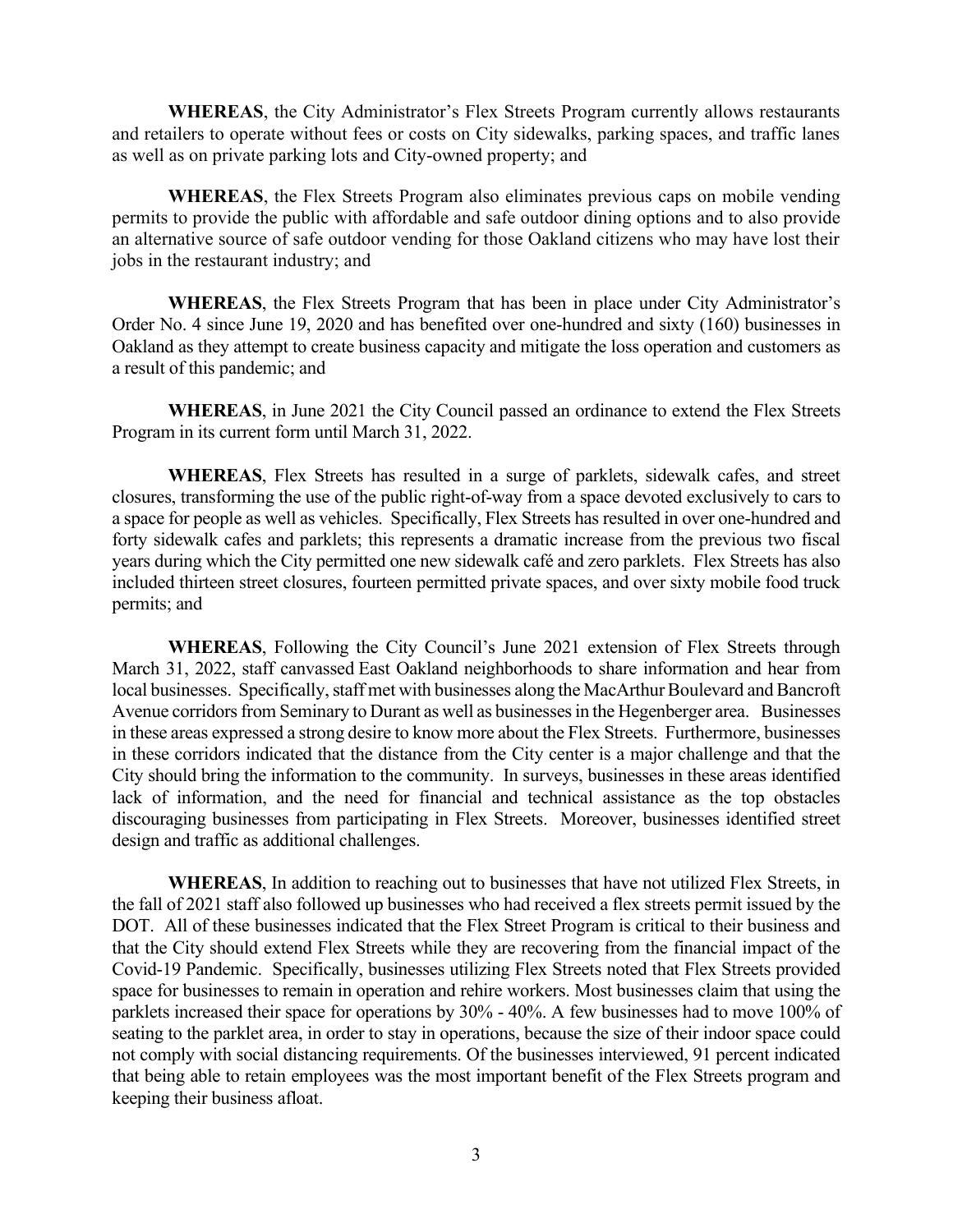**WHEREAS**, the Flex Street Program continues to be a valuable program that enables businesses to safely operate in unenclosed environments to prevent the further spread of the virus while providing much needed income to businesses and safe social outlets for Oakland citizens; and

**WHEREAS**, Flex Streets has enabled businesses to increase their sales and re-employ staff, thus helping Oakland restaurants and retailers weather the economic storm of the COVID-19 pandemic.

**WHEREAS,** given the recent rapid rate of vaccinations of Oakland citizens over the past year, and the persistence of the virus and its variants, the City has determined to join neighboring jurisdictions in making the Flex Streets Program permanent so that will provide businesses with the needed certainty to operate with the benefits of the Flex Streets Program, which includes certainty they will receive a return on their investment Flex Streets business improvements into the future; and

### **NOW, THEREFORE, THE CITY COUNCIL OF THE CITY OF OAKLAND DOES ORDAIN AS FOLLOWS:**

**SECTION 1. Recitals.** The City Council finds and determines the foregoing recitals are true and correct and are hereby incorporated herein as findings and determinations of the City Council.

**SECTION 2. Amendments to Chapter 8.62 of the Oakland Municipal Code.** Oakland Municipal Code (O.M.C.) Chapter 8.62 is hereby amended to read as follows (Additions to O.M.C. Chapter 8.62 are shown as double underline and deletions are shown as strikethrough).

**Chapter 8.62 ± Regulations Establishing Temporary Permit Requirements and Procedures To Expand Restaurant, Retail, Café, Parklet, And Mobile Food Vending Temporary Uses**  of Outdoor Private Spaces and Public Right-of-Ways ("Oakland Flex Streets Program") **Until March 31, 2022 To Encourage Healthy Outdoor Use and Enjoyment of Businesses.**

### **8.62.05 ± Applicability.**

The regulations, requirements and provisions of this Chapter shall apply to Outdoor Dining, Retail, Cafes and Mobile Food Vending Uses throughout the City. until March 31, 2022, or until the City Council further amends this Chapter. The City Administrator may return to City Council to extend the term of this Chapter beyond March 31, 2022 if the requirements and provisions in this Chapter are found to broadly serve the public health, safety and welfare beyond March 31, 2022.

### **8.62.010 ± Definitions.**

"Outdoor Dining or Cafe Services" means services covered by a <del>Temporary Outdoor Dining or</del> Cafe approval and/or a Temporary Sidewalk Dining, Retail or Cafe Permit.

"Restaurant" shall mean restaurants permitted to operate pursuant to Planning Code Sections 17.10.272, 17.10.274, and 17.10.280.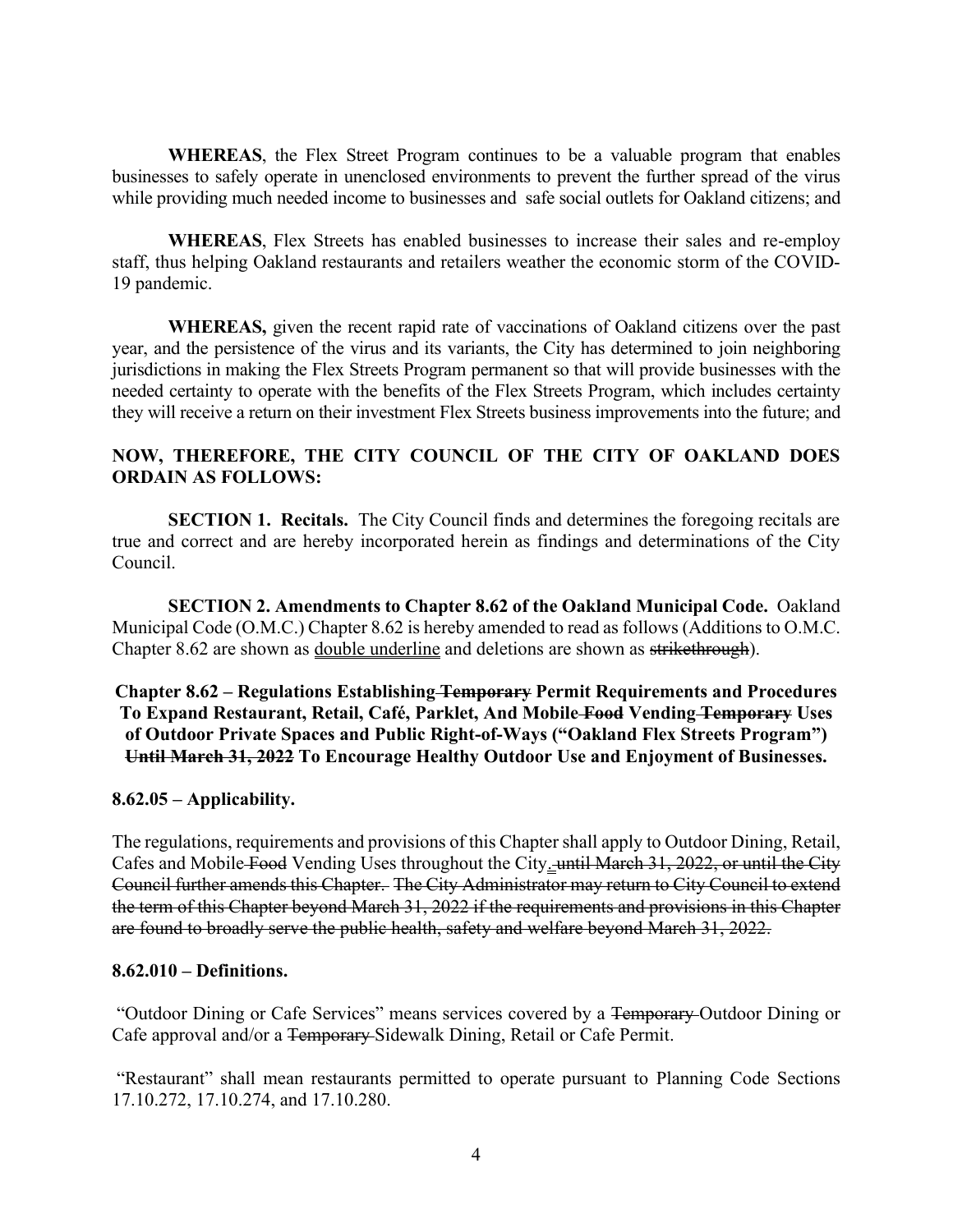³Café´ shall have the meaning set forth in Planning Code Sections 17.10.750 and 17.103.090.

"Sidewalk Dining" means a portion of an immobile food establishment, bar, or cafe located on a designated public right-of-way immediately adjacent to the associated retail food establishment or located in a Temporary Parklet for dining or café use.

"Retail" shall mean any business that engages in the retail sale of goods, merchandise, or services.

"Sidewalk Dining Elements" means any and all tables, chairs, tents, moveable barriers, umbrellas, planters, heaters, and other objects associated with sidewalk dining.

"Sidewalk Retail Elements" means any and all tables, shelves, product spaces, and other objects associated with sidewalk retail.

"Temporary Outdoor Dining, Retail or Café Approval" means a permit that authorizes an approved restaurant, retail, bar, or café use to temporarily utilize new or expanded outdoor areas on private property, subject to permit conditions.

"Temporary Sidewalk Dining, Retail, or Cafe Permit" is a permit temporarily authorizing an approved restaurant, bar, retail, or café use to engage in Sidewalk Dining or retail within a designated area on a public right-of-way, subject to permit conditions.

"Temporary Parklet Dining or Cafe Permit" is a permit temporarily authorizing the use of not more than two  $(2)$  parking spaces in front of the permittee's restaurant or café, subject to permit conditions set forth in this Chapter.

### **8.62.020 ² Temporary Suspension of Regulations Governing Outdoor Dining or Cafe Areas, Sidewalk Dining or Cafes, and Mobile Food Vending Uses.**

The following regulations in this Chapter temporarily shall supersede and replace any conflicting provisions of the Oakland Municipal Code, including Titles 12 and 17, or administrative regulations governing outdoor Dining, Retail, and Café services, and Mobile Food Vending.

### **8.62.050 ² Temporary Sidewalk Dining, Retail or Cafe Permit and Temporary Parklet Dining or Café Permits.**

The following rules and procedures shall apply to Temporary Sidewalk Dining, Retail or Cafe permits on sidewalks and parking lanes:

A. Application. Any restaurant, retail or café use desiring a<del>-Temporary</del> Sidewalk Dining, Retail or Café Permit shall first apply to the Department of Transportation and provide all information deemed necessary by the Transportation Director or his designee. The Transportation Director-or his designee is hereby authorized and directed to generate standard application forms and adopt internal procedures for such purpose. Without limiting the foregoing, the Transportation Director-or his designee may require a layout sketch or site plan and a minimum of two (2)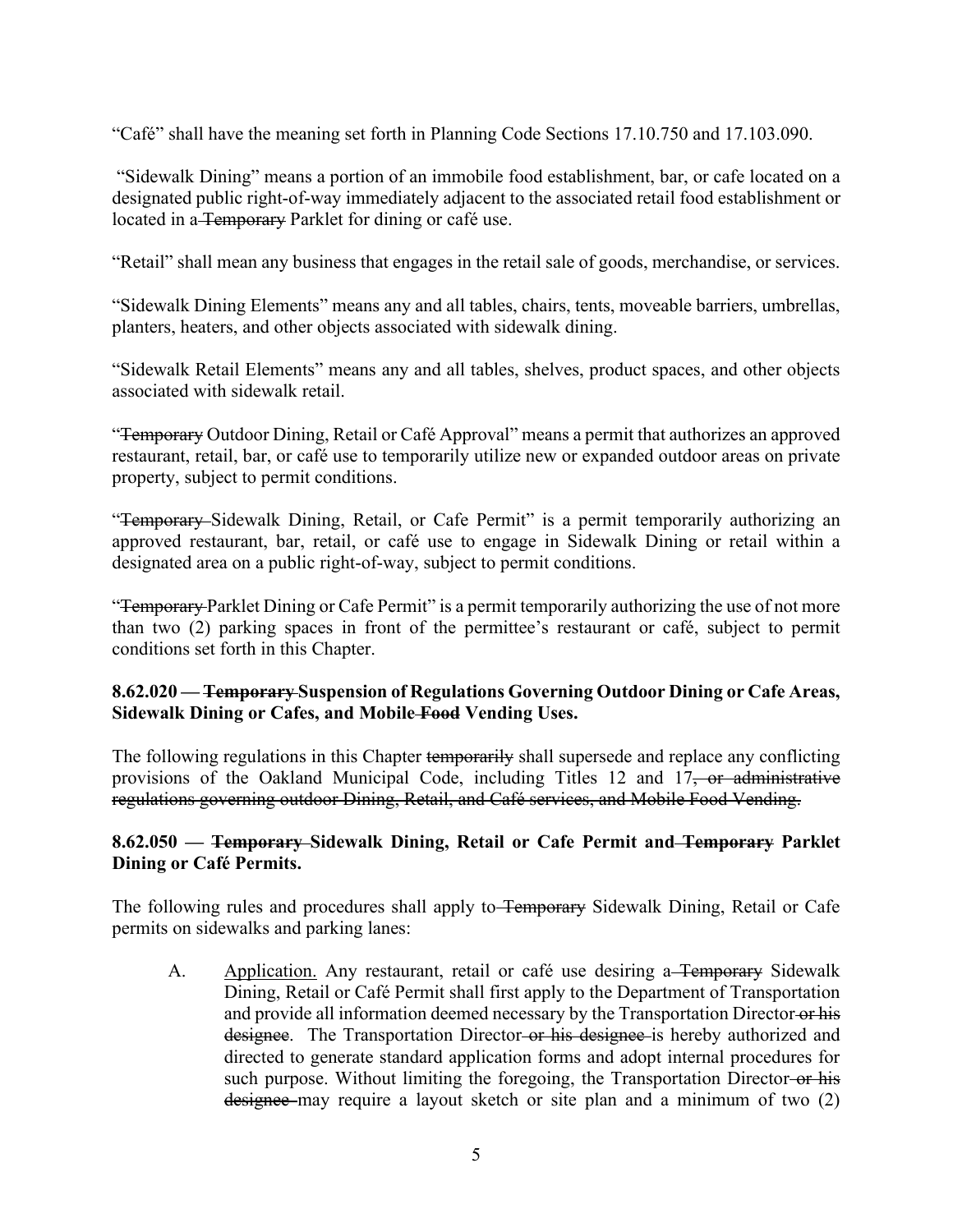photographs showing all sidewalk dining, retail or cafe elements ("Improvements"), utilities, sidewalks, and appropriate measurements with the application. The applicant's application submittal shall be consistent, as determined by the Transportation Director, with any technical bulletins, design review guidelines, and/or administrative regulations adopted pursuant to O.M.C. Section 8.62.060.

- B. Effect. The following terms and conditions shall apply to any Temporary Sidewalk Dining, Retail, or Cafe Permit issued by the City under this Order:
	- 1. The permit is for a permitted revocable license use only that is personal to the permitted business only. and the issuing Approval of the permit shall not operate to create or vest any property rights in the permittee or property owner.
	- 2. The City, or agent of the City, including franchisees and public utility companies, shall have free and complete access to the public right-of-way in which Sidewalk Dining, Retail, or Cafe has been permitted for maintenance and repair of the right-of-way, and the permittee shall hold harmless the City for any damage that may be done by the City during maintenance and repair of the right-of-way.
	- 3. The permittee shall maintain the sidewalk area in a good and safe condition as long as the Temporary Sidewalk Dining, Retail, or Cafe Permit remains in effect. Permittee understands and acknowledges that, should the permittee, its agents, employees, vendors, or patrons, damage and/or disturb the right-of-way and/or the Sidewalk Dining, Retail, or Cafe Area, the permittee shall be solely responsible for repairing the destroyed/disturbed right-of-way to the City's satisfaction.
	- 4. Permittee shall maintain a general liability insurance policy with combined single liability limits for personal injury or death and property damage in the amount of the liability limits set forth in the City's application. The applicant shall name the City as an additional insured. The permittee agrees to provide proof of such policy to the City upon request.
	- 5. If alcoholic beverages will be served within the Sidewalk Dining, Retail or Café Area, the permittee shall maintain liquor liability insurance for the area under the same terms and conditions as those applying to general liability insurance.
	- 6. Permittee shall indemnify, defend, and hold harmless the City against any and all claims or suits for damages or injury arising from permittee's or the permittee's agents', employees', vendors', and/or patrons' use of the rightof-way or the Sidewalk Dining, Retail, or Cafe area or from any activity, work, or act done, permitted, or suffered by permittee in or about the Sidewalk Dining, Retail, or Cafe Area, and shall further indemnify, defend,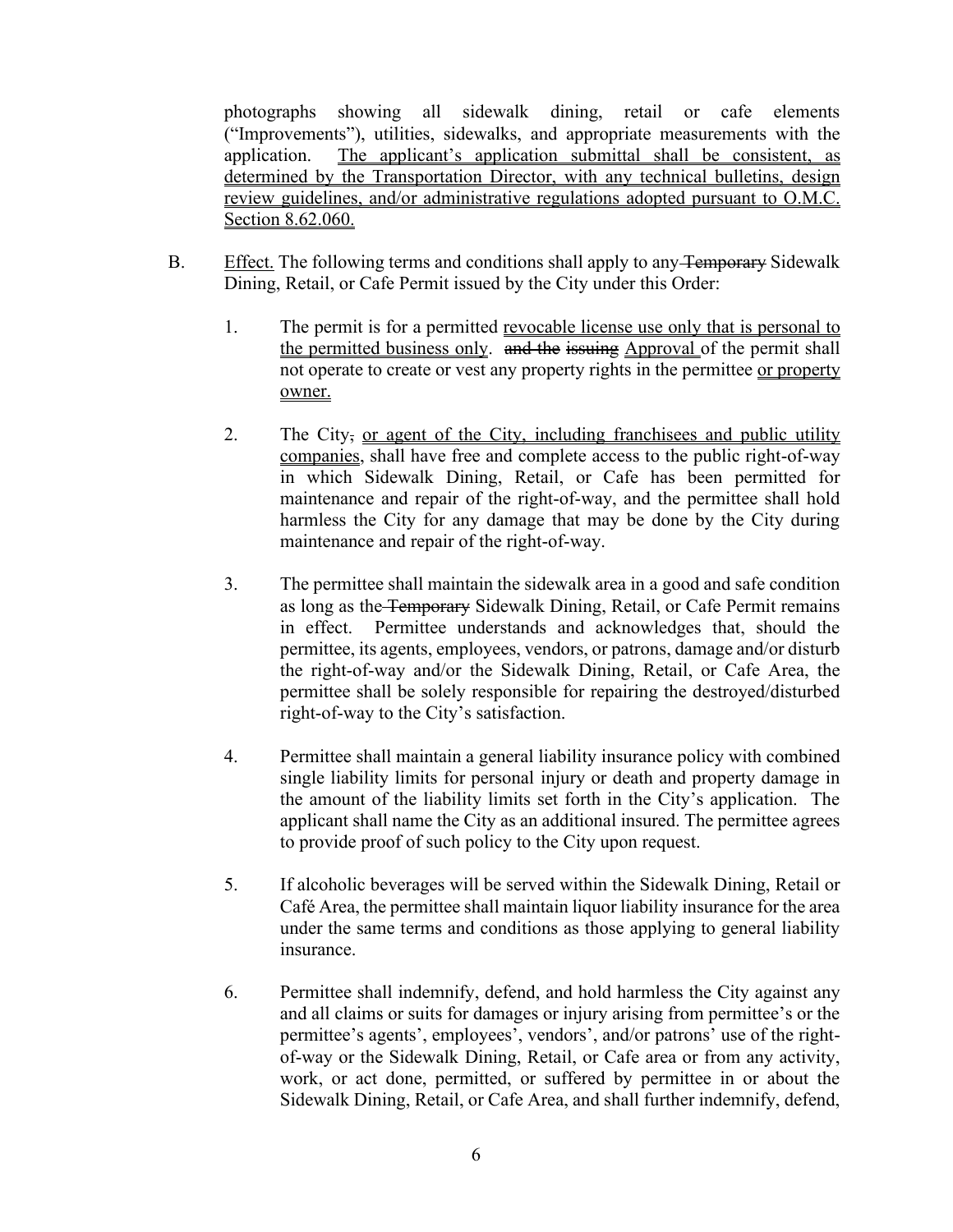and hold harmless the City against and from any and all claims or suits arising from any breach or default of any performance of any obligation of permittee under this Section or the Temporary Sidewalk Dining, Retail, or Cafe Permit, and against and from all costs, attorneys' fees, expenses, and liabilities related to any claim or any action or proceeding brought within the scope of this indemnification.

- 7. Permittee shall not assign the Temporary Sidewalk Dining, Retail, or Cafe Permit without the prior approval of the City.
- 8. Any unlawful encroachments existing in the right-of-way shall be subject to removal and the permittee shall be responsible for labor and costs associated with such removal. Any encroachments existing in the public right-of-way shall be removed upon reasonable notice given by the Department of Transportation of public service when such removal is necessary to repair or improve the right-of-way. Reasonable notice shall be in the discretion of the Transportation Director with general guidance set forth in the Administrative Guidelines. If it is necessary to remove any encroachments, including but not limited to Sidewalk Dining Elements or Sidewalk Retail Elements, the permittee shall be responsible for labor and costs associated with removal and reinstallation.
- 9. In the event that the City Police, Fire, Public Works, Planning and Building, or Transportation Departments determine that the location of an encroachment, including but not limited to Sidewalk Dining Elements or Sidewalk Retail Elements, constitutes an immediate physical danger to life, safety or health, the encroachment may be removed immediately without prior notice. If the City removes an encroachment, a notice of removal shall be sent to the permittee as soon as practicable under the circumstances. Any abandoned encroachment shall be subject to removal. For purposes hereof, 'abandoned' shall mean the vacating of the premises by the permittee for a period of seven (7) consecutive days or more. Any costs incurred to the City in restoring the public right-of-way to the condition that existed prior to the use of the Sidewalk Dining, Retail, or Cafe Area shall be the responsibility of the permittee.
- C. Inspection. The Transportation Director-or his designee may perform or cause to be performed a site inspection of the proposed Sidewalk Dining, Retail, or Café Area to verify compliance with the requirements set forth herein prior to issuing a Temporary Sidewalk Dining, Retail, or Cafe Permit. The City's Fire Department, Fire Marshal, Police Department, and Building Inspections Division shall be authorized to inspect and determine whether applicants and permittees comply with and continue to comply with the rules and regulations governing sidewalk dining set forth herein, as may be amended.
- D. Decision. The Transportation Director may issue, after any necessary consultation with other City departments, Temporary-Sidewalk Dining, Retail, or Cafe Permits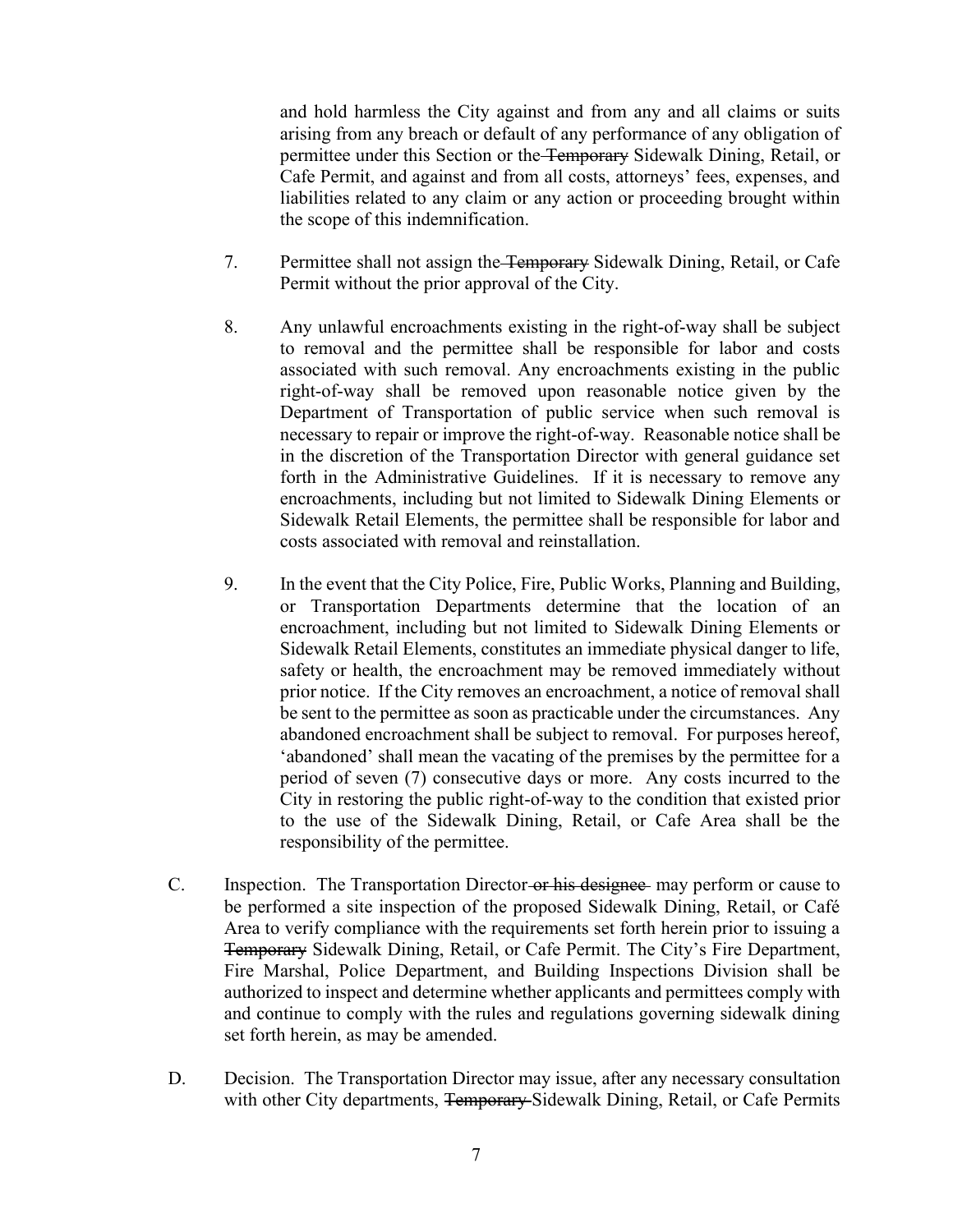upon finding that the application meets all relevant standards set forth in this Chapter.

- E. Posting. The Temporary Sidewalk Dining, Retail or Cafe Permit shall be posted on the premises so as to be visible from the public right-of-way during all times that the sidewalk dining, retail, or café use is being conducted within the public right-of-way.
- F. Design and Layout. The following standards shall govern the design and layout for Sidewalk Dining, Retail, or Cafes:
	- 1. The width of the Sidewalk Dining, Retail, or Café Area shall not exceed the width of the frontage of the restaurant's property.
	- 2. Permittees shall not obstruct a clear pedestrian path of at least six feet  $(6')$ at any time; provided, however, in areas of higher pedestrian traffic or activity, or in conditions that suggest the need for additional clearance, the Transportation Director or his designee may require a clear pedestrian path greater than six feet  $(6)$ . Any such clearance area must be free of all obstructions such as trees, parking meters, utility poles, fire hydrants, and similar encroachments in order to allow for adequate pedestrian movement. All services and patron activity provided within the designated public rightof-way shall occur within the designated area and shall not encroach within the minimum clearances for pedestrian passage at any time.
	- 3. The Improvements shall not interfere with any utilities or other facilities such as utility poles, fire hydrants, signs, parking meters, mailboxes, manhole covers, utility covers, and/or benches within the sidewalk or within the public right-of-way.
	- 4. The Improvements shall not interfere with or obstruct any required clearance for maneuvering around any building, driveway, or other entrances or exits.
	- 5. The Improvements shall not interfere with or obstruct any areas required for accessibility for disabled persons, whether patrons or employees.
	- 6. The Improvements shall not interfere with or obstruct required ingress and/or egress for adjacent buildings set forth in the building code or otherwise.
	- 7. The Improvements may not violate the vision clearance requirements set forth elsewhere in the Oakland Municipal Code or by City design regulation.
	- 8. Vision clearance will also be required when the Improvements are located adjacent to an alley or driveway; provided, however, the Transportation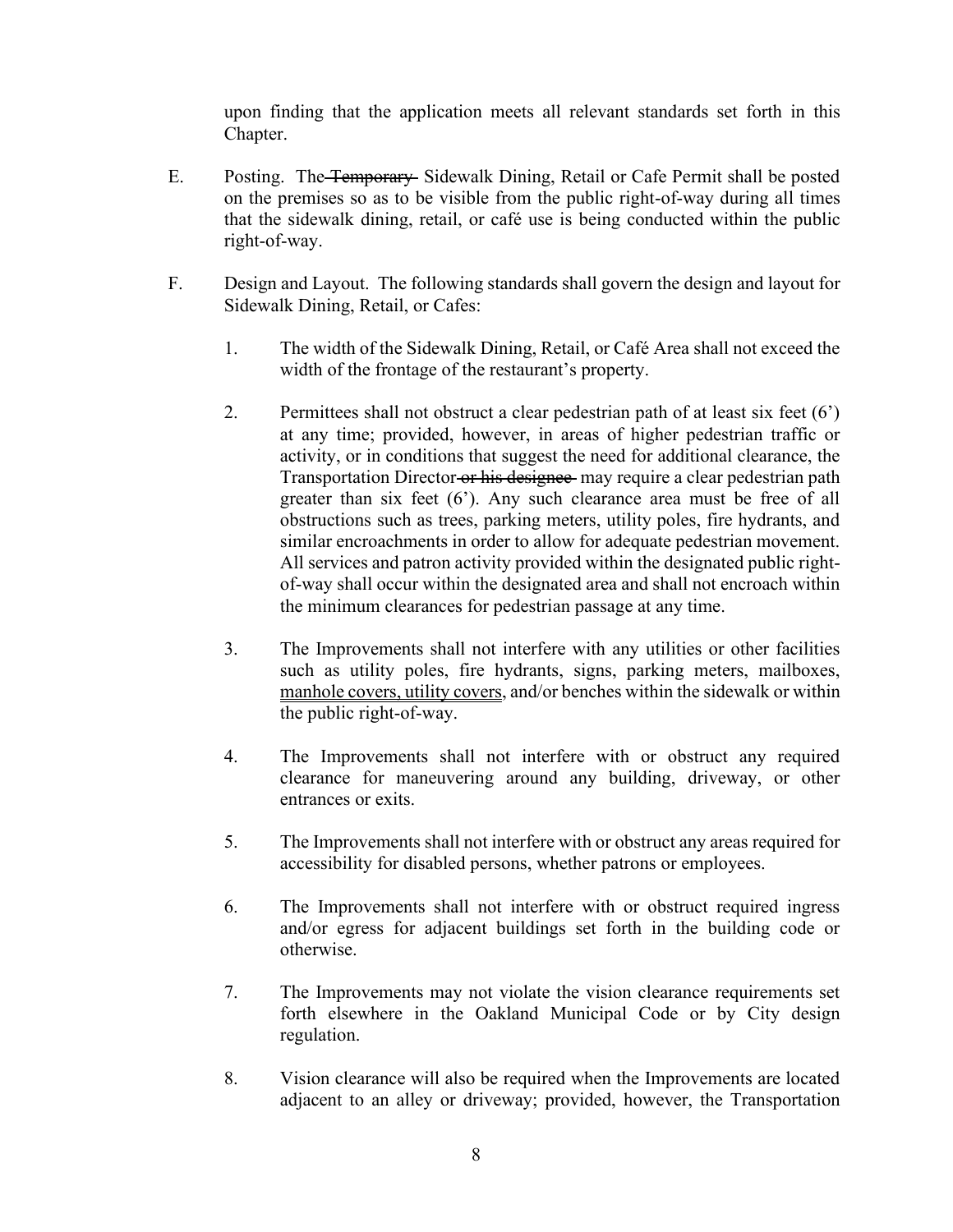Director may modify such requirements when unusual circumstances exist or when public safety may be at issue.

- 9. No amplified music, whether live or recorded, shall be permitted within Sidewalk Dining, Retail, or Cafe Areas. No speakers, microphones, televisions or other audio or video devices shall be permitted within Sidewalk Dining, Retail, or Cafe areas if the Transportation Director finds, based on substantial evidence, that such improvements are resulting in exceedances of the Performance Standards set forth in O.M.C. Chapter 17.120.
- 10. No vending machines, carts, or objects for the sale of goods shall be permitted within Sidewalk Dining, Retail, or Café Areas.

### 8.62.060 – Health & Safety Standards for Restaurants and Cafes.

All restaurants, dining, retail or café approved uses receiving temporary permits under this Chapter shall comply with the following health and safety standards:

- A. Outdoor Dining or Cafe services, to include open air patios, balconies, rooftops, parking lots and Sidewalk Dining or Café Areas, must operate in accordance with any applicable occupancy standards approved by the Building Division and/or Fire **Marshal**
- B. Any restaurant, retail or café approved use shall comply with all applicable occupancy, operation, and sanitation guidelines issued by federal, state, or local public health officials. The strictest guidelines shall apply.

### **8.62.070 Outdoor Retail and Dining Use of City Property**.

- A. This temporary program authorizes the City Administrator or designee to allow for permitted businesses who have established they are not eligible for permits under any the other Sections of this Chapter, to use outdoor City property (i.e., Cityowned parcels) for: (1) retail businesses to sell goods and merchandise and offer services, and (2) restaurants to place tables, chairs, and other dining elements for serving customers in an outdoor dining or café setting in a manner that complies with any current County Health Order and all applicable federal and State regulations.
	- 1. Any temporary license executed to use City property under this program may be offered at below fair market value, and the requirements set forth in O.M.C. Section 2.42.110 are temporarily suspended, for solely those licenses issued under this Chapter. Notwithstanding the foregoing, all licenses shall be entered into only if they meet the equity criteria set forth in subsection B below.
	- 2. All licenses issued under this-temporary- program shall comply with the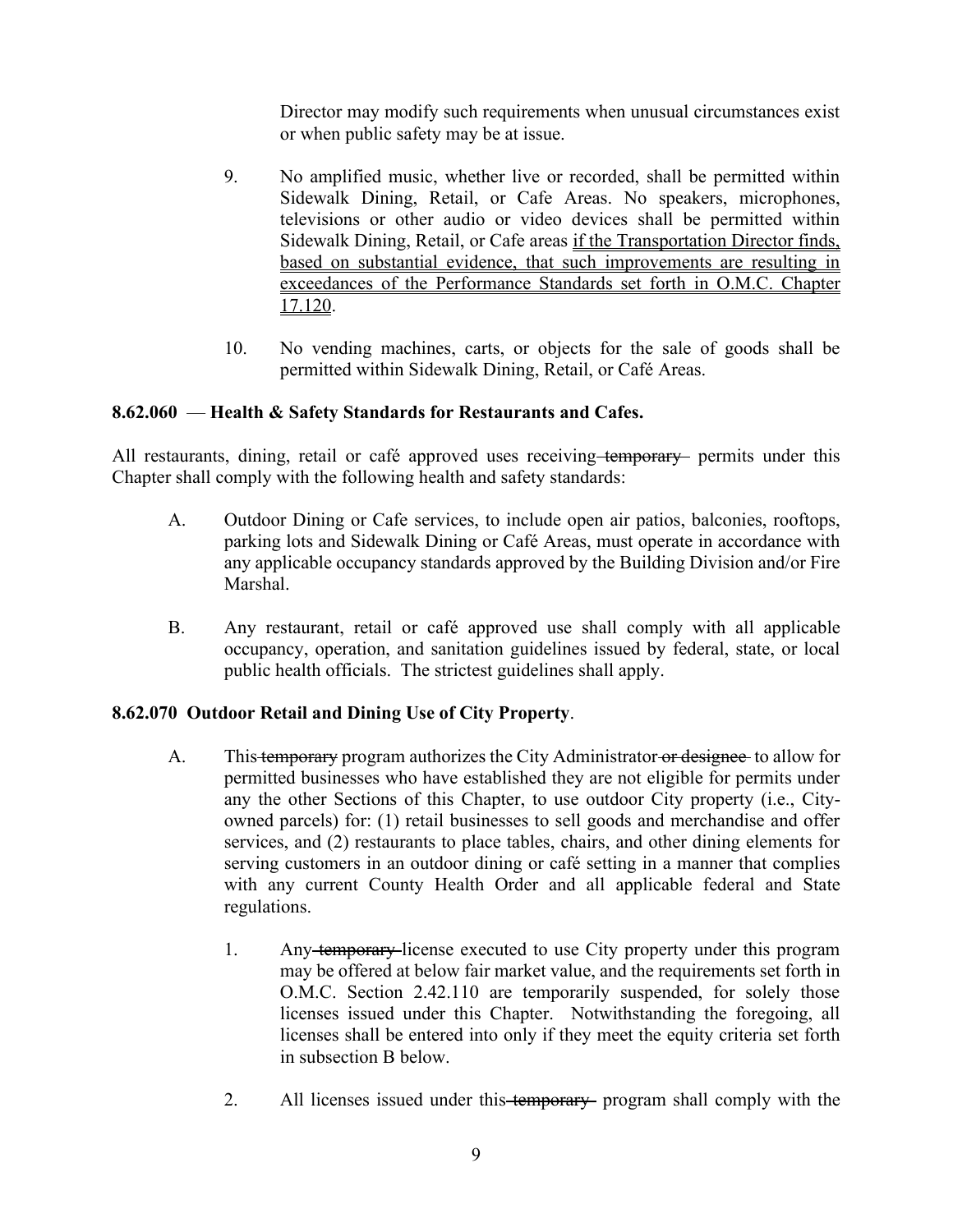authority delegated to the City Administrator pursuant to O.M.C. Section 2.42.100, and any proposed license not meeting such requirements shall require the approval of the City Council by Ordinance. Additionally, all other contract terms required by O.M.C. Title 2 applicable to agreements entered into by City departments to implement this temporary program must be included unless the City Administrator or designee determines in writing that compliance with any term is not feasible and is not required under federal and/or State law. Nothing in the foregoing suspends the requirement for approval of contracts as to form and legality by the City Attorney.

- 3. This Section shall sunset on July 1, 2023 unless further extended by City Council.
- 4. This Section shall not authorize conduct that: (1) is prohibited by orders or directives of the Alameda County Health Officer, or (2) violates federal or State law.
- B. Equity Criteria for Temporary License of City Property.Outdoor Dining and Retail approved uses who meet the above application requirements shall also satisfy each of the below Equity Criteria to be eligible for the temporary program set forth in Subsection A above.
	- 1. Applicant's business is in an area of the City that has been disproportionately impacted by or is particularly disproportionately vulnerable to the COVID-19 virus, as documented by data obtained by the City or provided by the applicant;
	- 2. Applicant cannot otherwise feasibly use sidewalks, parking lanes, private outdoor areas, or rights-of-way as set forth in this Chapter enabling the temporary license; and
	- 3. Applicant has demonstrated economic hardship related to the COVID-19 pandemic, and a business plan to address such hardship through temporary use of City Property.

# 8.62.080 — Outdoor Dining, Retail or Cafe Approval on Private Property.

A. This Section permits the use of private outdoor space (e.g., private parking lots) for: (1) retail businesses to sell goods and merchandise and offer services, and (2) limited or full service restaurants to place tables, chairs, and other dining elements for serving customers in privately owned outdoor areas until July 1, 2023, for the duration of this Chapter, which shall expire on March 31, 2022 unless further extended by City Council. The privately-owned outdoor areas must be located on the retail, restaurant, or café premises; or on property adjacent to the retail, restaurant, or café premises to which the applicant demonstrates, in writing, it has legal rights to such proposed uses.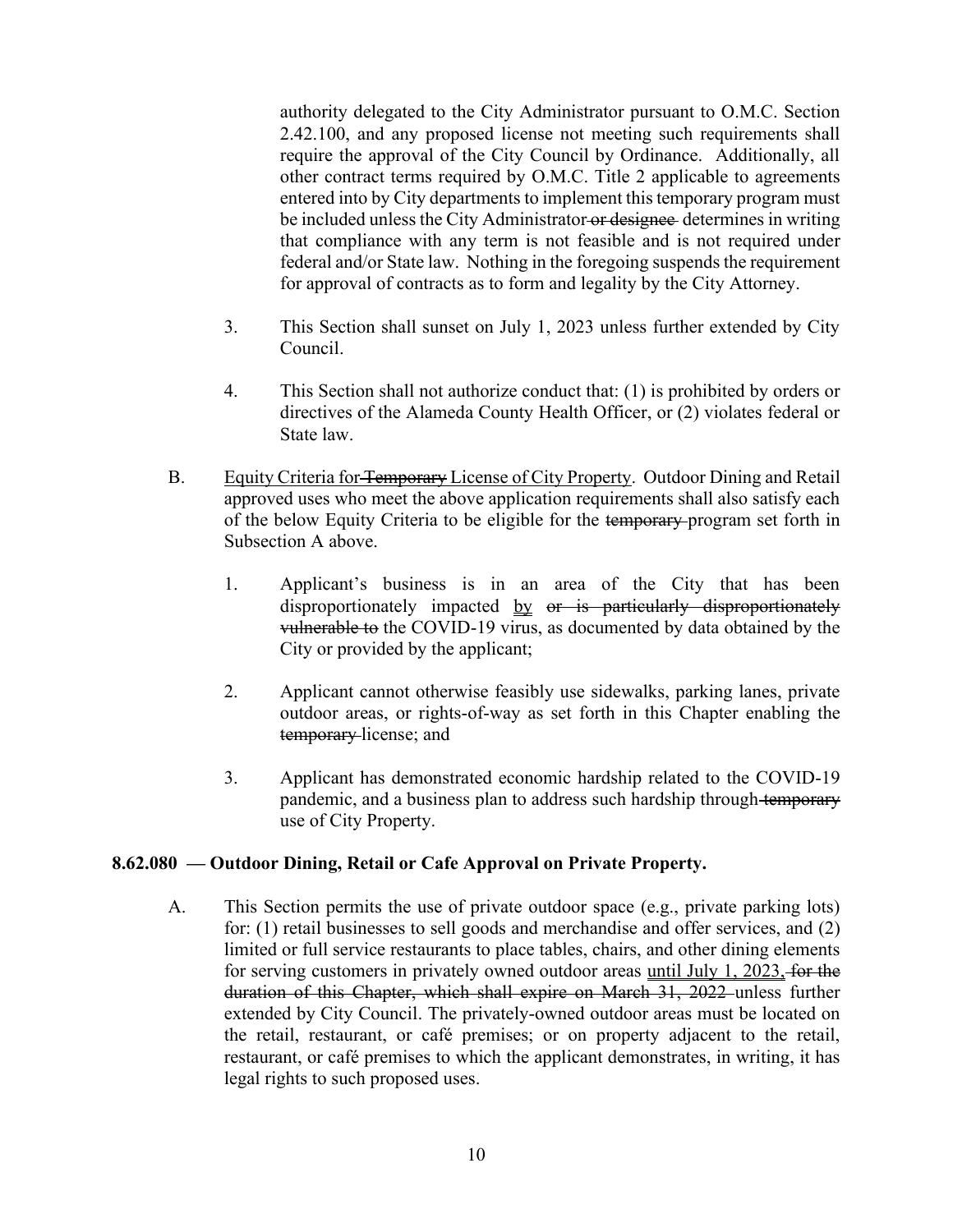- B. This temporary program may also allow drive-through, drive-in, or other open nonresidential facilities for COVID-19 testing, vaccination, and related COVID-19 medical activities on privately owned land as an accessory facility and accessory activity to an existing medical activity for the duration of this program.
- C. Such permits are subject to the rules and regulations set forth below in subsections D and E and shall be revocable at any time at the discretion of the City Administrator-or designee.
	- 1. To the extent any such use under the temporary program is not permitted by Title 17 (the Oakland Planning Code) or conditions of approval imposed by the Bureau of Planning or Planning Commission, such laws, regulations, or conditions shall be suspended for the discretion of this program at the discretion of the Planning Director in order to issue temporary permits under this program. Any provision of the Oakland Planning Code authorizing an appeal concerning this program are also suspended.
	- 2. The user of any space authorized under this Section shall comply with all laws requiring accessibility for people with disabilities, and shall ensure the space and services do not interfere with the accessibility of the public open space to people with disabilities.
	- 3. This Section shall not authorize conduct that: (1) is prohibited by orders or directives of the Alameda County Health Officer or, (2) violates federal or State law.
- D. Standards for<del> Temporary</del> Outdoor Dining Areas on Private Property. Restaurants, retail, or cafés desiring Temporary Outdoor Dining, Retail or Cafe approval on private property shall comply with the following standards:
	- 1. The restaurant, retail, or café use shall be properly licensed by appropriate state and local agencies to perform any activities, sales, and services, and the temporary use must be located on, or adjacent to, the business premises.
	- 2. The restaurant, retail, or café shall comply with all applicable laws relating to litter, noise, and other livability matters. The Planning Director or his designee may impose additional conditions or limitations relating to noise on the restaurant or cafe when the Planning Director or designee finds that such additional conditions or limitations are necessary or appropriate based on the location of the new or additional outdoor dining, retail, or cafe area and the proximity of such area to residential areas, including without limitation existing residences, existing residential neighborhoods, and residentially-zoned properties.
	- 3. Unless authorized as part of a Sidewalk Dining, Retail or Cafe Permit, Outdoor Dining, Retail or Café Areas on private property shall not encroach within any public rights-of-way.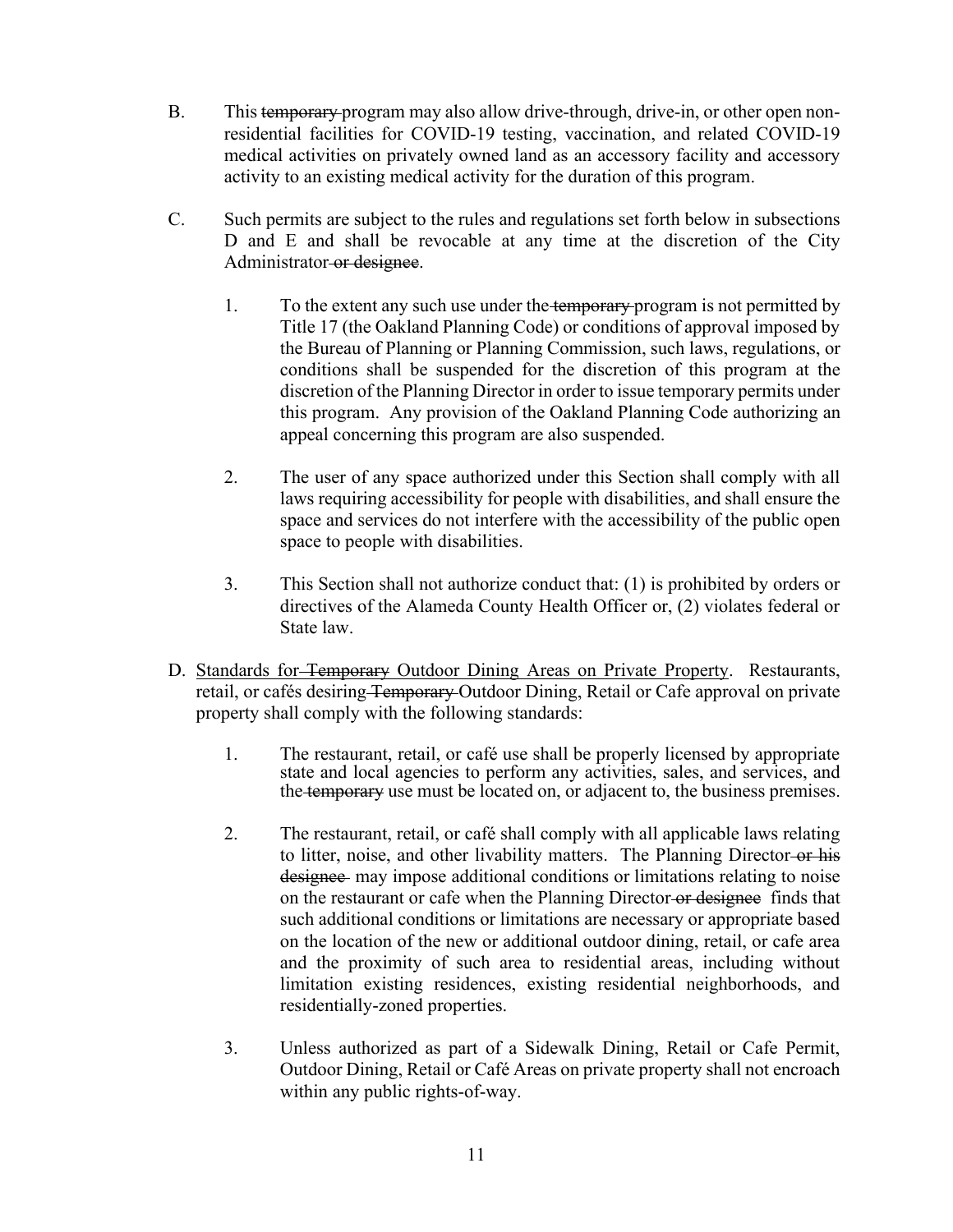- 4. Outdoor Dining, Retail or Café Areas shall not encroach into or interfere with required handicapped parking spaces.
- 5. Outdoor Dining, Retail or Café Areas shall not interfere with safe pedestrian and vehicular access or access required to be maintained under the Americans with Disabilities Act (ADA).
- 6. Outdoor Dining, Retail or Cafe Areas shall not encroach within or interfere with fire or other emergency access.
- 7. Any sales and/or consumption of food and/or alcoholic beverages shall be in compliance with the provisions of any federal, state, and/or local laws and regulations governing the sale and consumption of alcohol.
- 8. Outdoor Dining, Retail or Cafe Areas shall comply with all applicable provisions of the Building and Fire Codes.
- 9. All Outdoor Dining or Cafe Areas shall comply with the Alameda County Health Order.
- 10. The Planning Director or designee may impose other reasonable conditions or limitations to protect against adverse impacts from noise, parking, fire, people with disabilities, and travel.
- E. Standards for COVID-19 Testing, Vaccination, and related COVID-19 Medical Activities on Private Property. COVID-19 Testing, Vaccination, and related COVID-19 Medical Activity and Facility uses on private property shall comply with the following standards:
	- 1. The COVID-19 Testing Vaccination, and related COVID-19 Medical Activities shall be properly licensed by appropriate state and local agencies to perform any testing, vaccination, and related COVID-19 medical activities.
	- 2. The COVID-19 Testing, Vaccination, and related COVID-19 Medical Activity and Facility must comply with all applicable laws relating to litter, noise, and other livability matters. The Planning Director or designee may impose additional conditions or limitations relating to noise on the COVID-19 Related Medical Facility when the Planning Director or designee finds that such additional conditions or limitations are necessary or appropriate based on the location of the COVID-19 Related Medical Facility and the proximity of such area to residential areas, including without limitation existing residences, existing residential neighborhoods, and residentiallyzoned properties.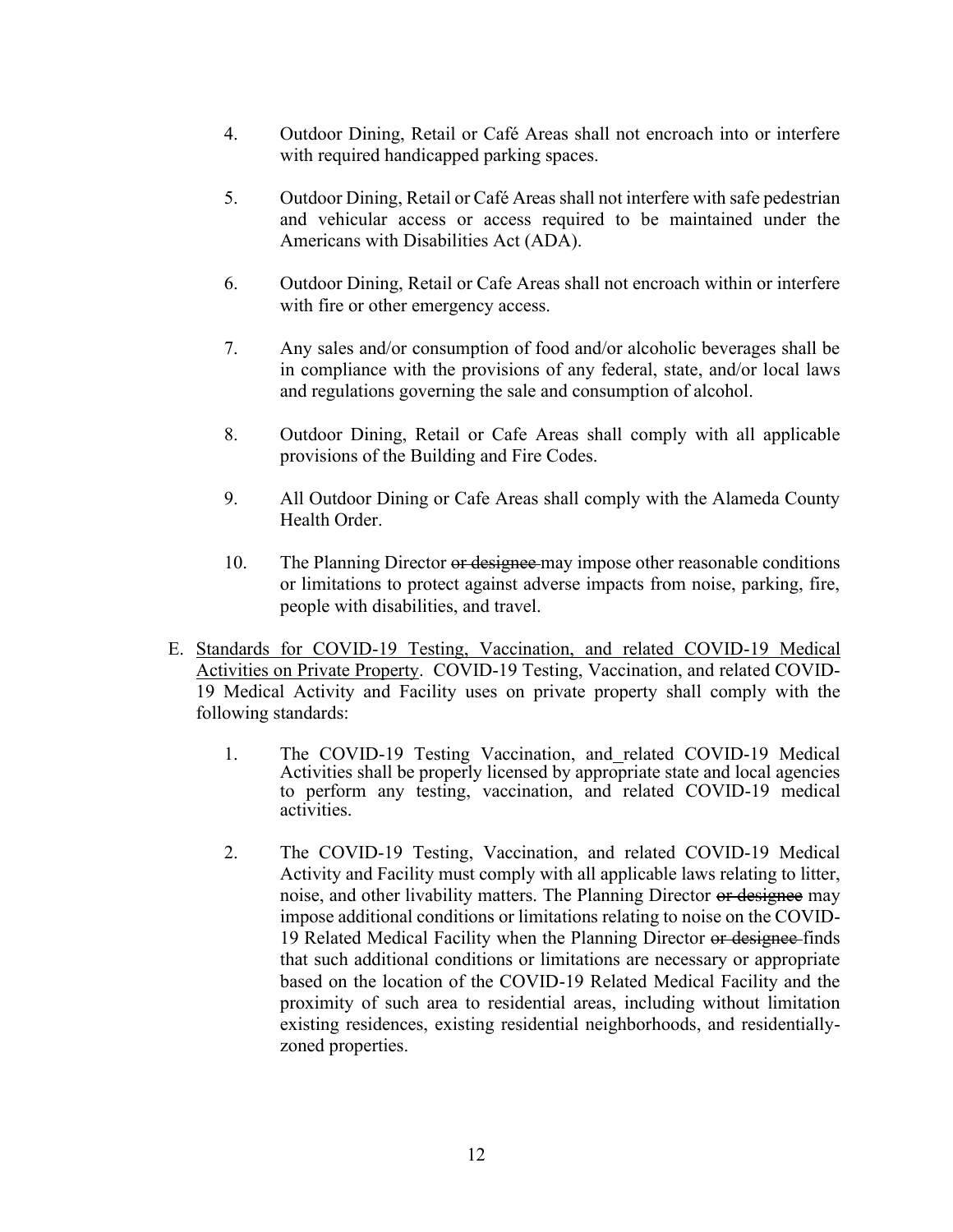- 3. Unless authorized as part of the permit, the COVID-19 Testing, Vaccination, and related COVID-19 Medical Activity and Facility on private property shall not encroach within any public rights-of-way.
- 4. The COVID-19 Testing, Vaccination, and related COVID-19 Medical Activity and Facility shall not encroach into or interfere with required handicapped parking spaces.
- 5. The COVID-19 Testing, Vaccination, and related COVID-19 Medical Activity and Facility shall not interfere with safe pedestrian and vehicular access or access required to be maintained under the Americans with Disabilities Act (ADA).
- 6. The COVID-19 Testing, Vaccination, and related COVID-19 Medical Activity and Facility shall not encroach within or interfere with fire or other emergency access.
- 7. The COVID-19 Testing, Vaccination, and related COVID-19 Medical Activity and Facility shall comply with all applicable provisions of the Building and Fire Codes.
- 8. The COVID-19 Testing, Vaccination, and related COVID-19 Medical Activity and Facility shall comply with the Alameda County Health Order.
- 9. The Planning Director or designee may impose other reasonable conditions or limitations to protect against adverse impacts from noise, parking, fire, people with disabilities, and travel.

# **8.62.090 ² Expansion of Allowable Locations and Numbers of Individual Food Mobile Vending Facilities Through Temporary Suspension of Portions of the O.M.C.**

The permitted location of individual Food Mobile Vending facilities is hereby regulated by this Section during the effective term of this Section, which shall sunset on March 31, 2022 unless further extended by City Council. This Section-temporarily suspends O.M.C. Section 5.51.040, "Conflicting Provisions," and O.M.C. Section 5.51.50.A, .B and .C, "Food-Mobile Vending Program Permitted Area" for Food Mobile Vending facilities and replaces O.M.C. 5.51.50.A, .B and .C with the following location requirements:

A. Food Mobile Vending may be located on publicly-owned property or in the public right-of-way in any commercial or industrial zoning district, subject to the requirements of Chapter 5.51 and its implementing Administrative Guidelines, with the exception of Section 5.51.50.A, .B, and .C. Additionally, individual Food Mobile Vending facilities are permitted on private property (such as a vacant lot) in the City wherever a Limited Service or Full Service restaurant is permitted under the Oakland Planning Code. Sidewalk Vendors (as defined in the Administrative Guidelines) may further operate as follows: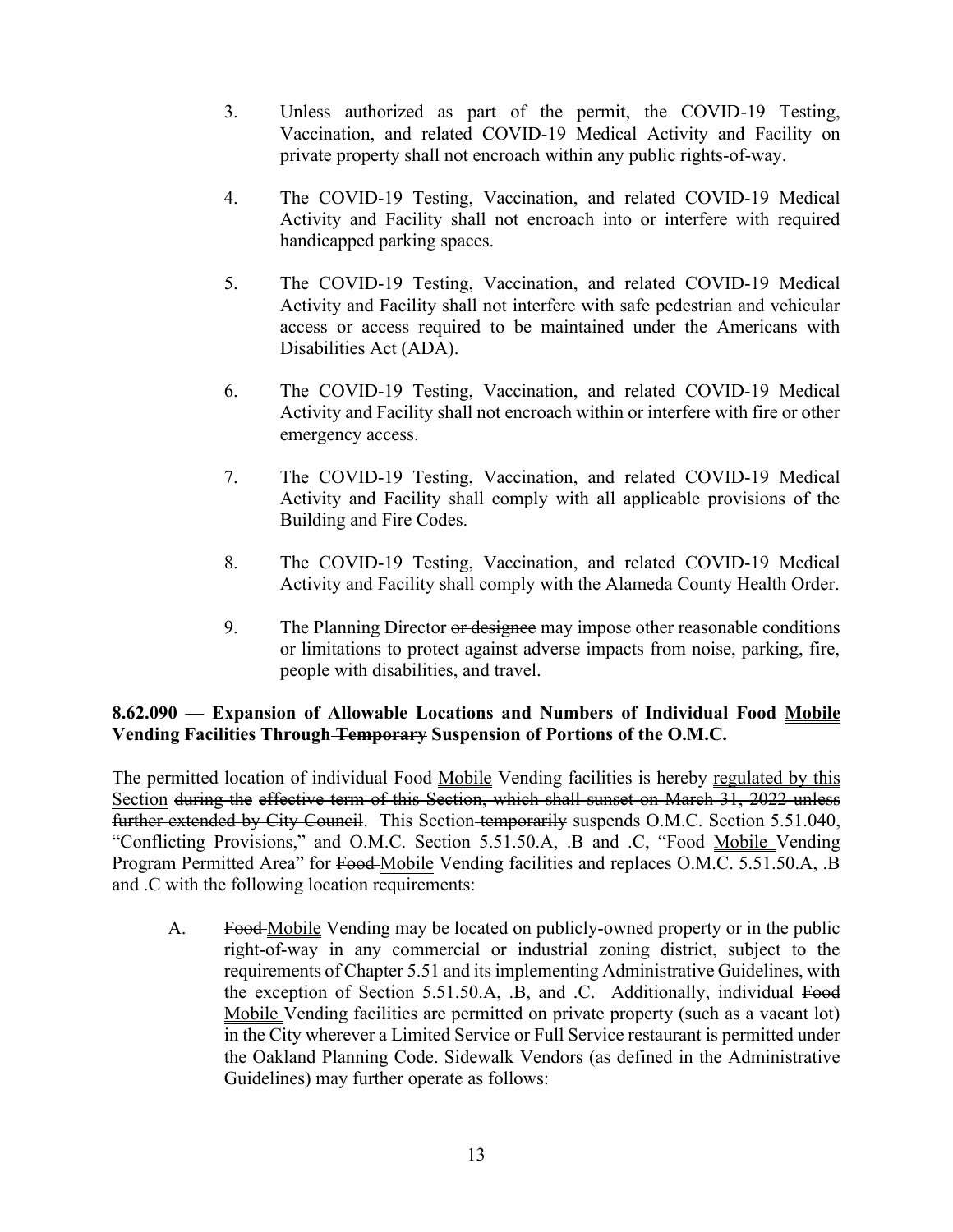- 1. Roaming sidewalk vendors may operate in any zoning district in the City, provided that during a transaction, they comply with applicable buffer distances.
- 2. Stationary sidewalk vendors may operate in any zoning district not exclusively zoned residential, subject to the applicable buffer distances.
- B. A location for an individual Food Vending facility shall be permitted if it complies with the distances specified below:
	- 1. Mobile Food Vending facilities may be located in a parking lane and may vend from multiple locations, without limitation, as long there is a three hundred (300) foot buffer from another vendor or Limited or Full Service Restaurant, unless the vendor or Limited or Full Service Restaurant provides a written waiver, in which case the food vending facility may be permitted.
	- 2. Sidewalk Mobile Food Vendors (as defined in the Administrative Guidelines) operate on sidewalks and may vend from multiple locations, without limitation, provided they allow a one hundred (100)-foot buffer from another vendor or Limited Service or Full Service Restaurant unless the City Administrator or designee determines that the buffer is not necessary to protect public health and safety in a particular location, in which case the Sidewalk Vendor may be permitted.
	- 3. All Mobile Food Vending facilities must still maintain a three hundred (300) -foot buffer from a school serving children in kindergarten through high school between the hours of 7:00 a.m. and 6:00 p.m., Monday through Friday, unless the Food Vending facility sells "healthy foods," as defined in Administrative Guidelines authorized pursuant to O.M.C. Chapter 5.51, and receives written permission from supervising entity of the school.
- $\underline{\underline{C}}$ .
- 1. Mobile Retail Vending facilities may be located in a parking lane and may vend from multiple locations, without limitation, as long there is a three hundred (300) foot buffer from another vendor or Limited or Full Service Restaurant, unless the vendor or Limited or Full Service Restaurant provides a written waiver, in which case the Mobile Retail Vending facility may be permitted.
- 2. Sidewalk Mobile Retail Vendors (as defined in the Administrative Guidelines) operate on sidewalks and may vend from multiple locations, without limitation, provided they allow a one hundred (100)-foot buffer from another vendor or Limited Service or Full Service Restaurant unless the City Administrator or designee determines that the buffer is not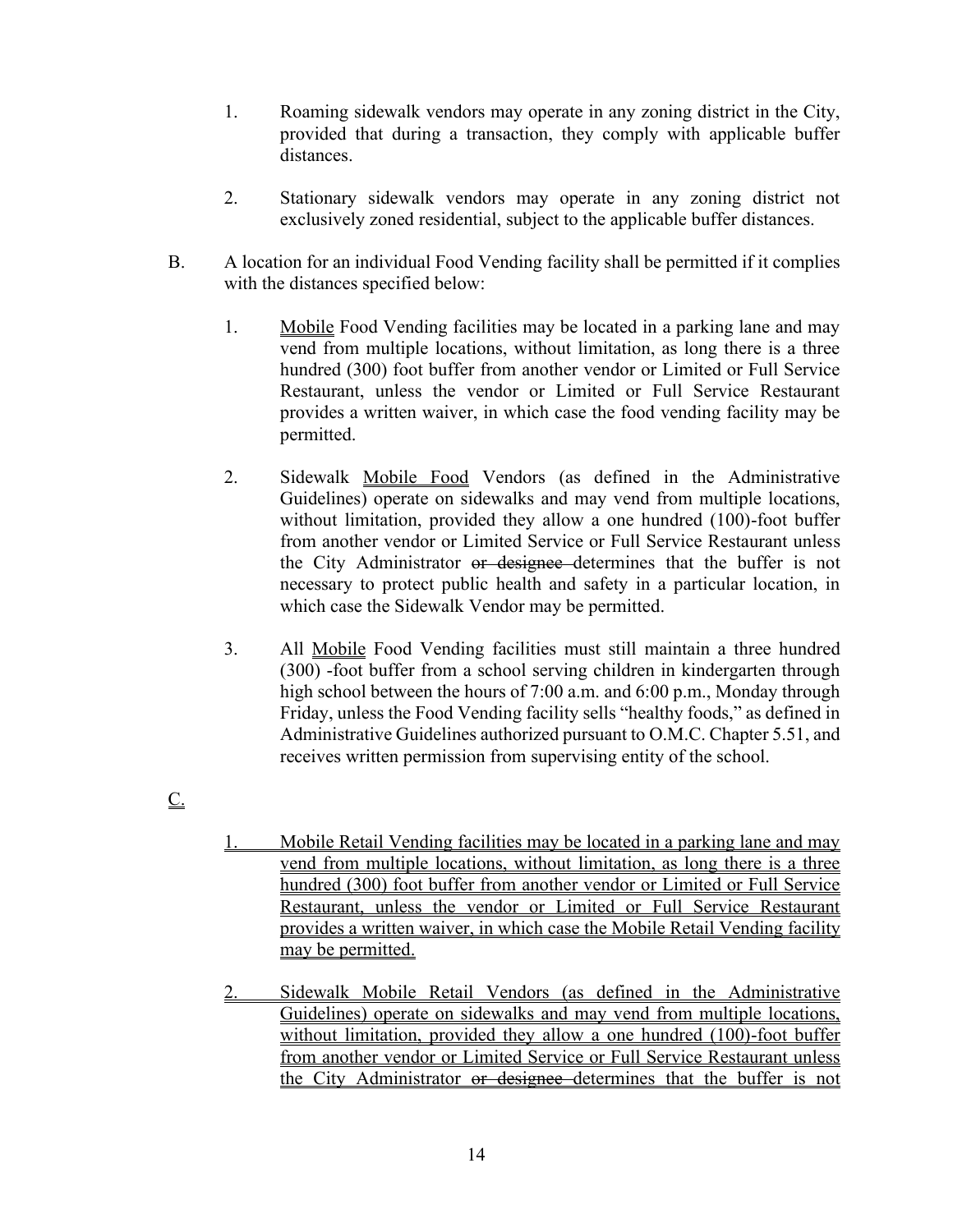necessary to protect public health and safety in a particular location, in which case the Sidewalk Vendor may be permitted.

3. All Mobile Retail Vending facilities must still maintain a three hundred (300) -foot buffer from a school serving children in kindergarten through high school between the hours of 7:00 a.m. and 6:00 p.m., Monday through Friday, unless the Retail Vending facility sells "healthy foods," as defined in Administrative Guidelines authorized pursuant to O.M.C. Chapter 5.51, and receives written permission from supervising entity of the school.

D<del>C.</del> Individual Mobile Food or Retail Vending food vending facilities cannot block or impede access to:

- 1. Required parking or driveways;
- 2. Bicycle racks;
- 3. Signal crossings;
- 4. Pedestrian or bicycle routes;
- 5. Emergency vehicle routes;
- 6. Building entrances and exits;
- 7. Required accessibility routes and curb cuts;
- 8. Trash enclosure areas or access to trash bins/trash enclosures; or
- 9. Other City facilities, as determined by the City Administrator or designee.
- E.D. All other location requirements set forth in O.M.C. Section 5.51.050.D through .F, (as further clarified in the Administrative Guidelines), shall still apply.

# **8.62.100 ² Temporary Public Street Closures for Retail, and Dining, and Community/Special Event Uses.**

- A. This Section creates a temporary program for streamlining the approval by the Chief of Police City Administrator of the temporary closure of public streets for the purpose of permitting: (1) retail businesses to display and sell goods and merchandise and offer services; (2) community/special events; and  $(2)$  (3) restaurants and/or cafes to place tables, chairs, and other dining elements to offer outdoor dining. Permits under this program shall be subject to the rules and regulations set forth below.
	- 1. There shall be no limit on the number of public street closures issued per year throughout the City or by street. There shall also be no limit on the number of days a street may be closed for one of the above uses. Applicants may apply for recurring special events or street closures.
	- 2. All street closure permits constitute revocable licenses that are revocable at any time at the discretion of the City Administrator. The City Administrator may develop administrative licensee requirements that: (a) restrict days and hours of operation, (b) provide facilitate Fire and Police access, (c) facilitate appropriate parklet/street closure design, (d) provide utility and franchisee access, and (e) and allow for other appropriate correlative uses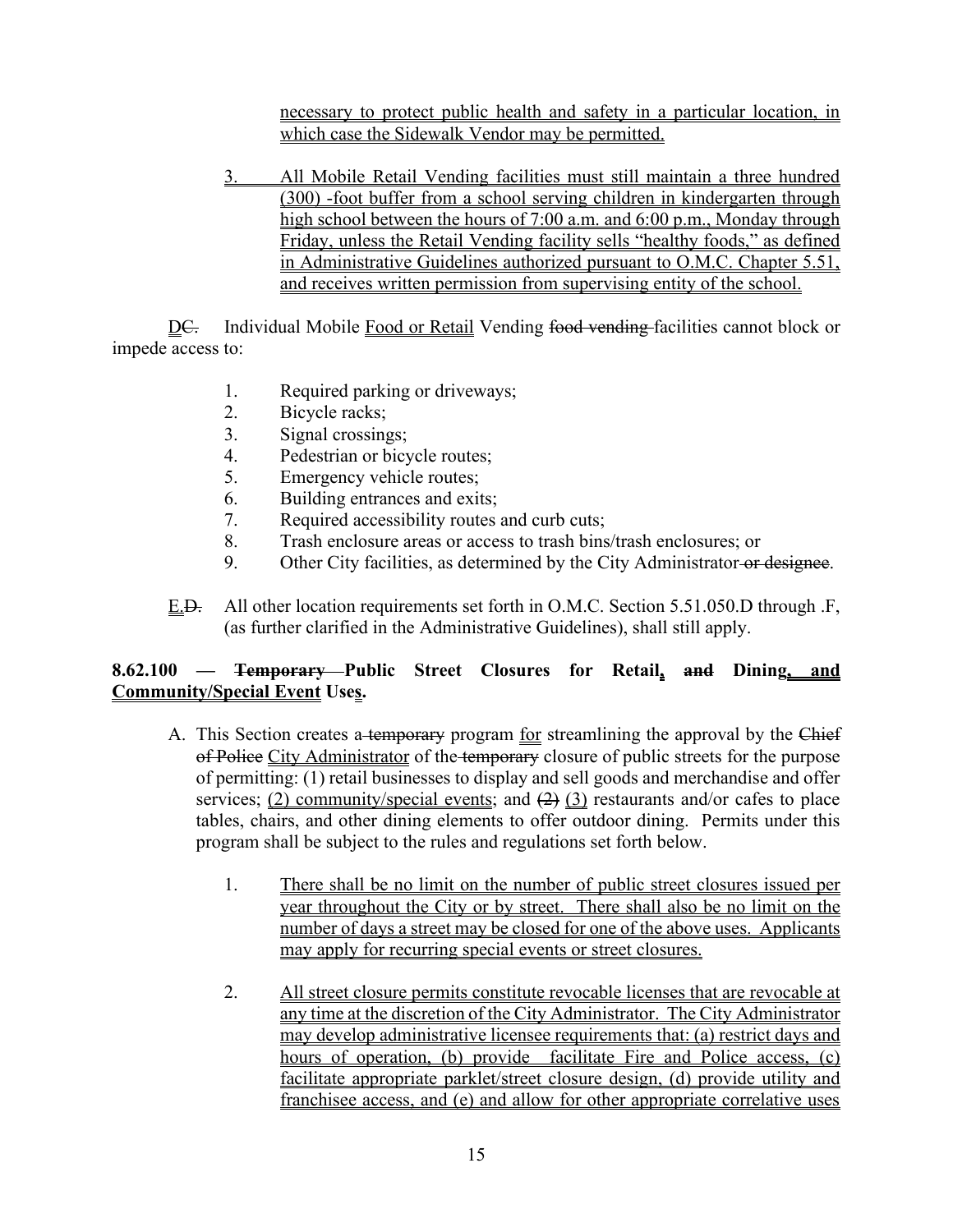of the right of way.

- 3. This Section of the O.M.C. shall sunset on July 1, 2023 unless further extended by City Council.
- 1.4. Any provision of the O.M.C. that would conflict with this-temporary program, including but not limited to O.M.C. Section 12.08.060 and any provision of the O.M.C. that would allow for a specific appeal process are suspended.
- 2.5. This Section shall not authorize conduct that: (1) is prohibited by orders or directives of the Alameda County Health Officer or (2) violates federal or State law.

# 3. Any permits or licenses issued under this Section shall expire on March 31, 2022, unless further extended by City Council.

- B. The definition for short term encroachments set forth in O.M.C. Section 12.08.030 is hereby temporarily amended to also include the uses set forth in this Section, including retail, restaurant, and café uses.
- C. The permit requirements for short term encroachments into the right-of-way shall be the same as set forth in O.M.C. Section 12.08.060, except that:
	- 1. The duration of the short term encroachment may extend for an unlimited duration, until March 31, 2022, unless further extended by City Council, subject to the discretion of the City Administrator or designee.
	- 2. The applicant need not be sponsored by or represent a local merchant association or community organization, nor shall semi-annual sponsorship be required.
	- 3. The limitation of one short term encroachment application per year is suspended.

# **8.62.110 ² Administrative Suspension/Modification.**

Any Temporary Outdoor Dining, Retail, or Cafe Approval, Temporary Sidewalk Dining, Retail or Cafe Permit or Temporary Parklet Dining or Café Permit is subject to suspension, modification, or amendment at any time with or without notice based on a determination that additional conditions or limitations shall be required to protect against adverse impacts associated with the new or expanded area. The City Council may suspend, modify, or amend the provisions governing outdoor dining, retail, or cafe services at any time by emergency ordinance, in which case all businesses shall comply with any such modifications or amendments, whether or not they previously received an approval or permit hereunder. All approvals and permits governed by this Chapter shall automatically expire thirty (30) days following the March 31, 2022 sunset date of this Chapter unless such approval or permit is otherwise suspended, modified, amended, or extended in accordance with this Chapter or a subsequent ordinance adopted by City Council.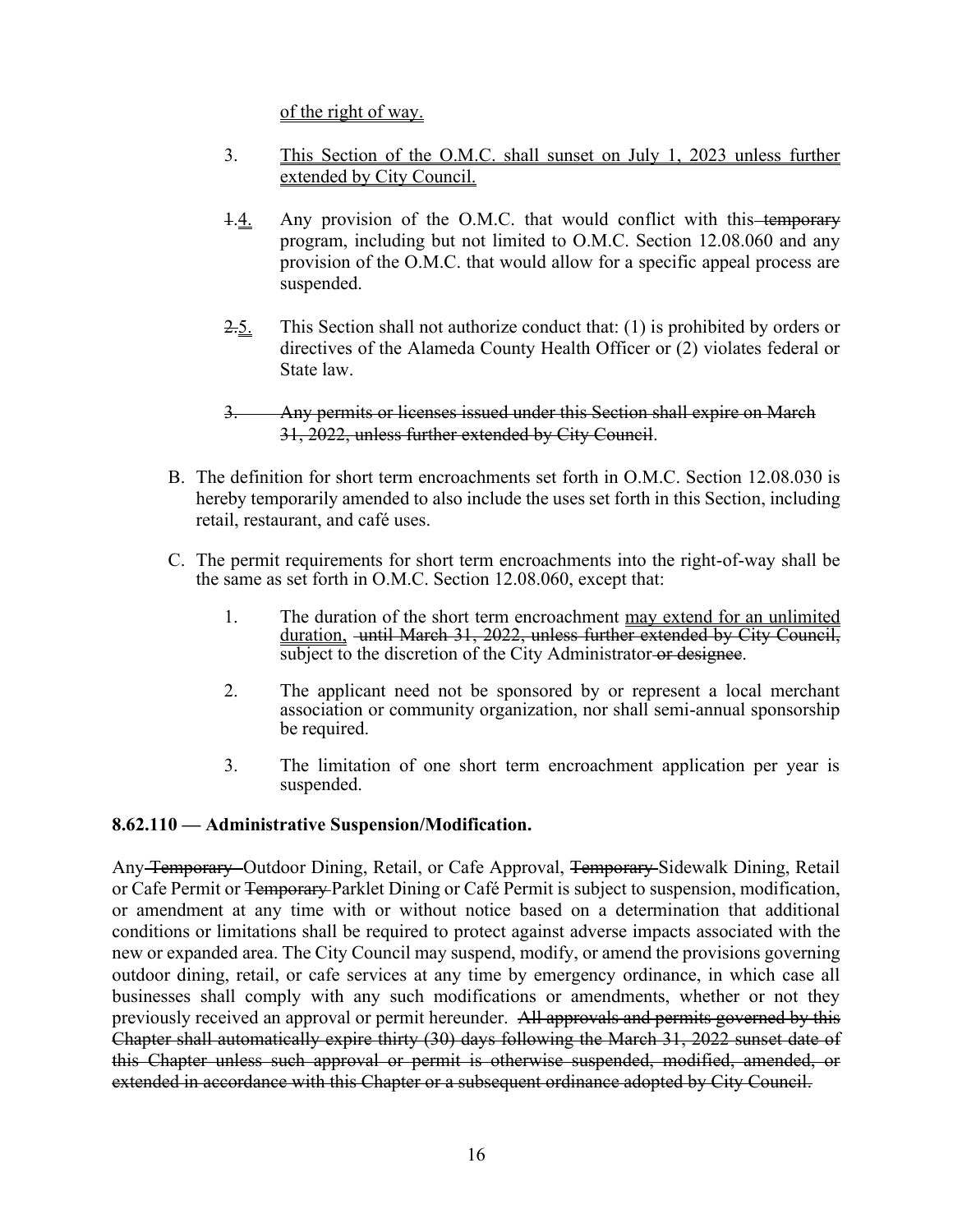# **8.62.120 ² Appeal.**

Any decision of the City Administrator or designees are final and may not be appealed. Any decision by the Planning Director-or his designee may be appealed to the Planning Commission pursuant to Planning Code Chapter 17.132.

# **8.62.140 ² City Right of Revocation.**

Restaurant, retail, and cafe owners/operators are responsible for ensuring that the procedures and standards set forth in this Chapter are followed. The City may deny or revoke any license granted to conduct any such business activities set forth above when, in the judgment of the City, the business is not complying with any provision of this Chapter or the City deems it is in the public's interest to revoke the permit/license. Any permit granted pursuant to this Chapter does not serve to confer a vested right.

# **8.62.150 ² City Administrator Enforcement.**

The City Administrator or designee are is hereby authorized to inspect and determine whether businesses are in compliance with this Chapter. Any person who shall refuse to allow such inspection or who shall obstruct any City Administrator personnel whose duty it is to make such inspection shall be subject to immediate revocation of their permit to operate.

# 8.62.160 — Technical Bulletins, Parklet Design Guidelines, and Administrative Regulations.

The City Administrator or designee is responsible for the administration of this Chapter, and is authorized to develop and require compliance with one or more technical bulletins, parklet design guidelines, and/or administrative regulations containing interpretations, clarifications, forms, design renderings, and commentary to facilitate implementation of any requirements set forth in this Chapter.

**SECTION 3. Addition of Oakland Municipal Code Section 12.08.250**. Oakland Municipal Code Section 12.08.250 is hereby added to O.M.C. Chapter 12.08 to read as follows (double underline represents an addition to an O.M.C. code section):

# **12.08.250 ² Temporary Permit Requirements and Procedures For Sidewalk Dining, Retail, Cafes, Parklets, Food Vending Facilities, and Short Term Encroachments Into the Right-of-Way In Response to the COVID-19 Pandemic.**

Notwithstanding any contrary permit requirements and procedures set forth in this Chapter, the temporary permit requirements and procedures for Sidewalk Dining, Sidewalk Cafes, Retail, Parklets, Food Vending Facilities, and short term encroachments into the right-of-way are set forth in O.M.C. Chapter 8.62, which sunsets on March 31, 2022, unless otherwise acted upon by City Council. The purpose of these temporary permit requirements and procedures is to facilitate business and restaurant expansion into open air spaces to allow for adequate social distancing pursuant to federal, state and local health guidelines.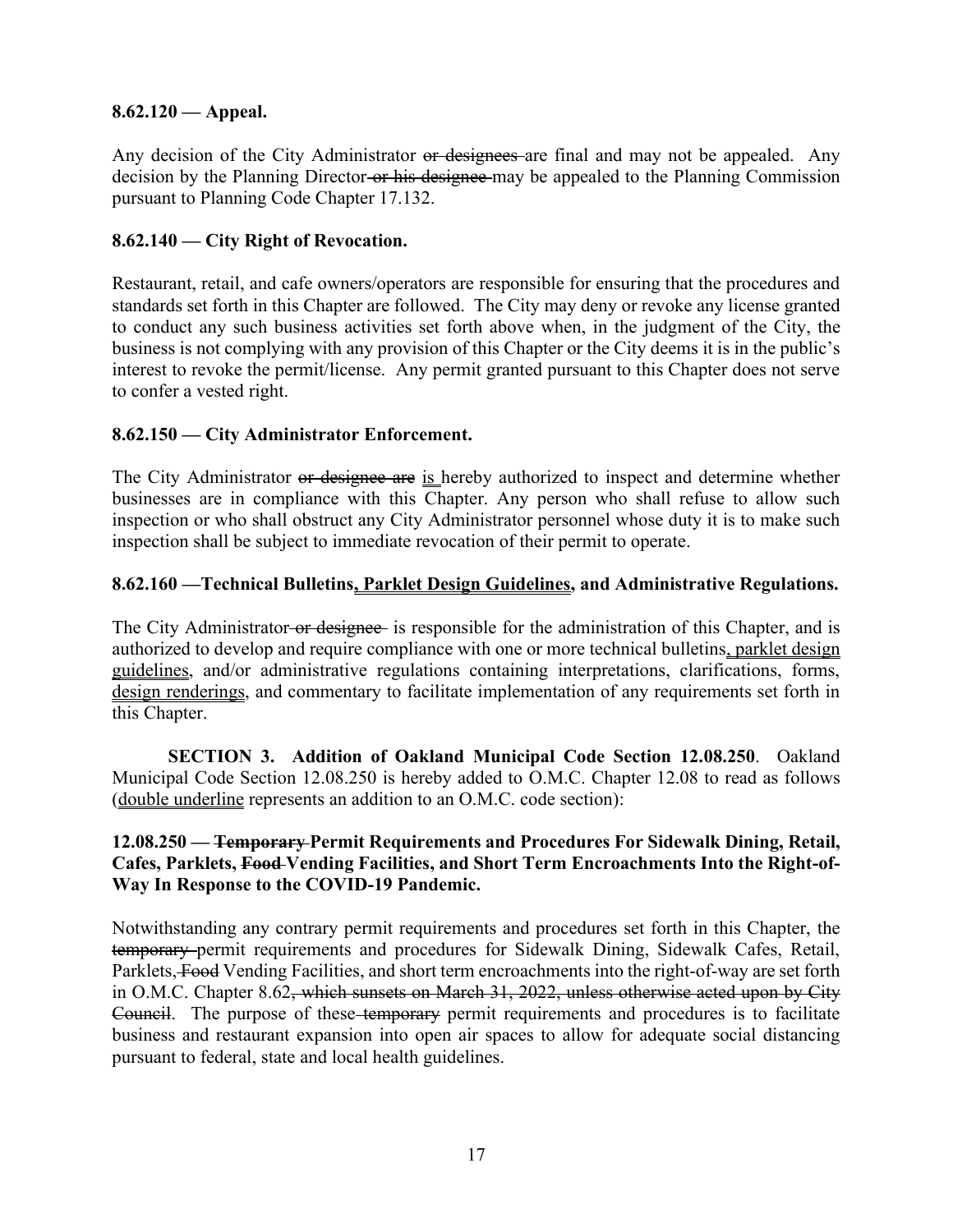**SECTION 4. Amendment to Oakland Planning Code Section 17.07.060.C.** Oakland Planning Code Section 17.07.060 is amended and 17.07.060.C is hereby added to read as follows (double underline represents an addition and strikethrough represents deletions to an O.M.C. code section):

C. Notwithstanding any contrary provisions in the zoning regulations or the Land Use and Transportation Element of the General Plan, the permit requirements for Sidewalk Cafes as set forth in the individual Zoning Chapters and in Planning Code Section 17.103.090 and required off-street parking ratios for General Retail, Limited Service Restaurant and Full Service Restaurant Commercial Activities are suspended until July 1, 2023 March 31, 2022 unless further extended by City Council, to facilitate the expansion of Sidewalk Cafes, General Retail Commercial Activities, and Limited and Full Service Restaurants into open air spaces that allow for adequate social distancing pursuant to federal, state and local health guidelines. The applicable permit requirements and procedures for Sidewalk Cafes that expand into the public right-of-way, and General Retail Commercial Activities and Limited and Full Service Restaurants that expand to open spaces on private property are set forth in O.M.C. Chapter 8.62. This Subsection shall terminate along with O.M.C. Chapter 8.62 on March 31, 2022 on July 1, 2023 unless further extended by City Council.

**SECTION 5. Addition of Oakland Municipal Code Section 5.51.150.** Oakland Municipal Code Section 5.51.150 is hereby added to read as follows (double underline represents an addition and strikethrough represents deletion to the O.M.C. code section):

Notwithstanding any contrary provisions in this Chapter, the permitted locations of individual FoodMobile Vending facilities has been temporarily expanded as set forth in O.M.C. Section 8.62.070 until March 31, 2022 unless further amended by City Council, to facilitate the expansion of individual Food Mobile Vending facilities into open air spaces and public rights-of-way, which allow for adequate social distancing pursuant to federal, state, and local health guidelines. This section shall terminate along with O.M.C. Chapter 8.62 on March 31, 2022, unless further extended by City Council.

# **SECTION 6**. **City Council Direction to City Administrator to Further Study and Return With Amendment to the Master Fee Schedule to Provide a Flex Streets Application Fee Effective July 1, 2023 for Businesses Applying for the Flex Streets Program**.

The City Council directs the City Administrator to further study and provide an amendment to the Master Fee Schedule to establish a Flex Streets Program application fee for each part of the Flex Streets Program. The City Council further directs the City Administrator to develop an equity application fee waiver program based on the following equity criteria:

Equity Criteria for Fee Waiver Application. Oakland Businesses may apply for a Flex Streets application fee waiver if the business satisfies the below Equity Criteria, as determined by the City Administrator: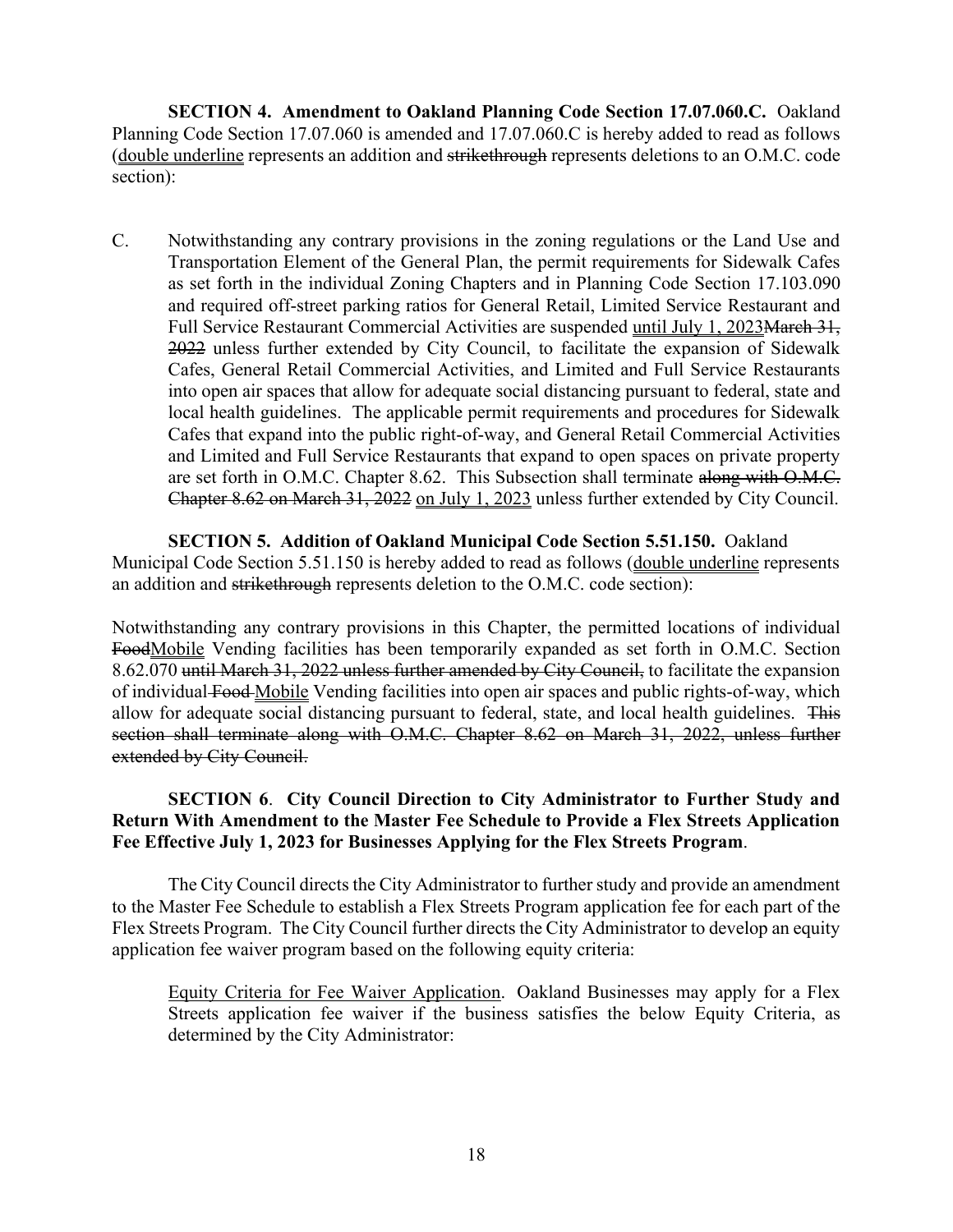1. The business is in an area of the City that has been disproportionately impacted by the COVID-19 virus, as documented by data obtained by the City or provided by the business; and

2. The business has demonstrated gross receipts of less than \$2 million during the current fiscal year.

The City Administrator shall return City Council with the application fees and equity application fee waiver program so that it is established by July 1, 2023.

# **SECTION 7. City Council Direction To City Administrator To Further Study Programs and Alternatives That Can Facilitate Equitable Business Expansion Into Outdoor Areas to Allow for Adequate Social Distancing, Specifically For Our Most Vulnerable Populations.**

The City Council directs the City Administrator to further study programs, funding sources, and alternatives that can further facilitate equitable business expansion into our outdoor areas to allow for adequate social distancing and use of outdoor spaces, specifically for our most vulnerable populations, and to provide an informational report and/or options for further legislation and action to the City Council.

**SECTION 8. California Environmental Quality Act (CEQA).** The proposed amendments to the Planning Code rely on the previously certified Final Environmental Impact Reports for the Coliseum Area Specific Plan (2105); Broadway Valdez Specific Plan (2014); West Oakland Specific Plan (2014); Central Estuary Area Plan EIR (2013); Land Use and Transportation Element of the General Plan (1998); the Oakland Estuary Policy Plan (1998); the West Oakland, Central City East, Coliseum, and Oakland Army Base Redevelopment Areas; the 1998 Amendment to the Historic Preservation Element of the General Plan; the 2007-2014 Housing Element Final EIR (2010); and various Redevelopment Plan Final EIRs (collectively, "EIRs"). No further environmental review is required under CEQA Guidelines Sections 15162 and 15163. Moreover, as a separate and independent basis, this proposal is also exempt from CEQA pursuant to CEQA Guidelines Sections 15183 (projects consistent with General Plan and Zoning) and 15061(b)(3) (general rule, no significant effect on the environment).

In addition, the City Council independently finds and determines that this action is exempt from CEQA based on: (1) Public Resources Code Section 21080(b)(4) and CEQA Guidelines, 14 California Code of Regulations, Section 15269(b)(c) (Emergency Projects), because the code changes allow for safe physical distancing while dining, visiting cafes, or utilizing mobile food fending consistent with the States Resilience Roadmap, State Guidelines, the County plan for reopening, as well as the existing County Health Order that permits restaurants to open while observing social distancing requirements; (2) CEQA Guidelines Section 15301 (Existing Facilities) because the code amendments are limited to the permitting, leasing, and minor alteration of existing facilities, including existing streets, sidewalks, parking lots, and bicycle and pedestrian trails, which would not result in the creation of additional automobile lanes; and (3) CEQA Guidelines Section 15303 (small structures exemption).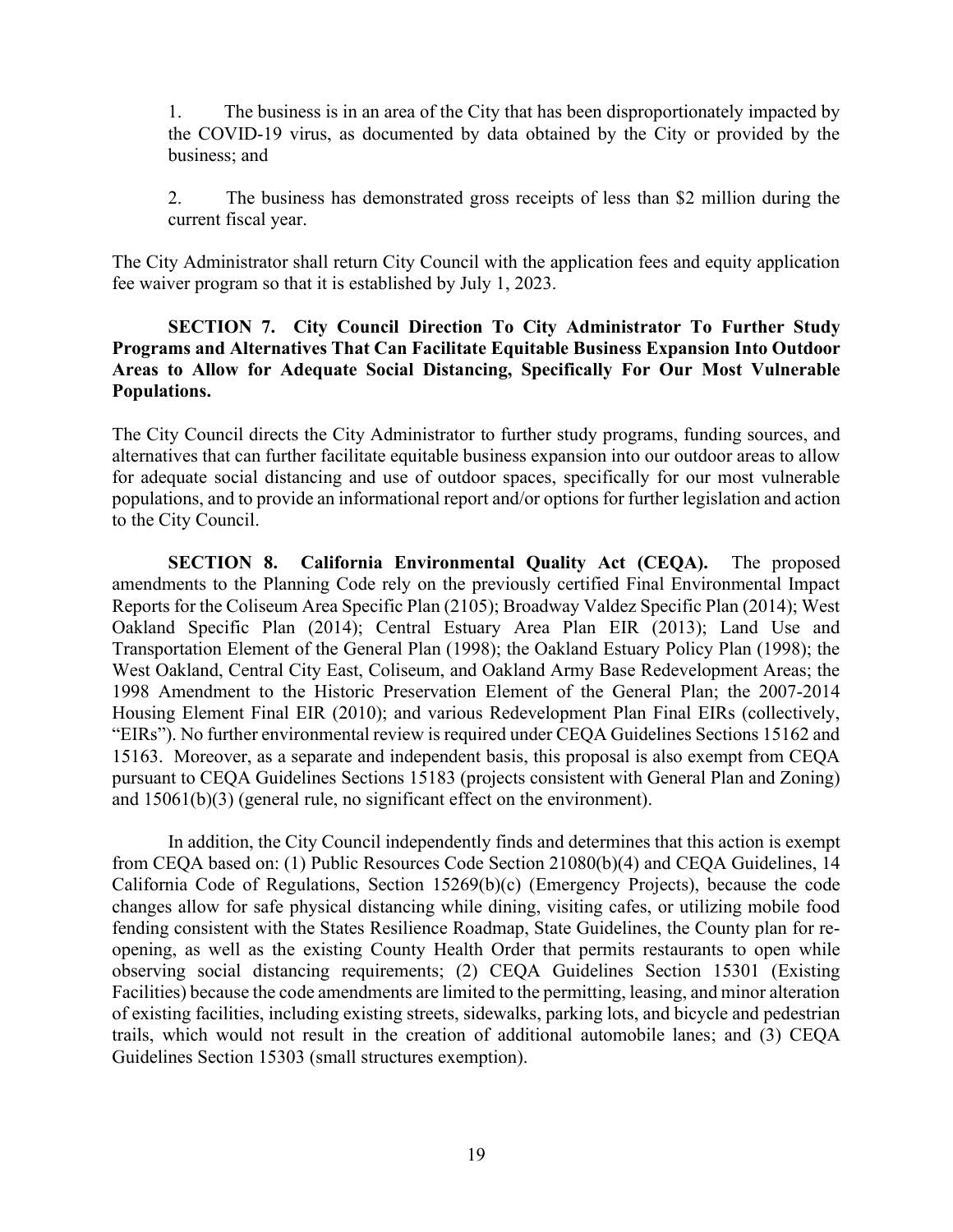**SECTION 9. Authority.** This Ordinance is enacted to serve the public interest and is necessary to protect the health, safety, and/or welfare of the citizens of Oakland, and is enacted pursuant to Article XI, Sections 5 and 7 of the California Constitution, Section 106 of the Oakland City Charter, and the City's home rule powers.

**SECTION 10. Effective Date**. This Ordinance shall become effective upon enactment, unless otherwise modified, amended, extended, or rescinded by a subsequent City Ordinance to protect the health, safety, and welfare of the City of Oakland.

**SECTION 11. Severability.** If any section, subsection, sentence, clause or phrase of this Ordinance is for any reason held to be invalid or unconstitutional by decision of any court of competent jurisdiction, such decision shall not affect the validity of the remaining portions of the Section. The City Council hereby declares that it would have passed this Ordinance and each section, subsection, clause or phrase thereof irrespective of the fact that one or more other sections, subsections, clauses or phrases may be declared invalid or unconstitutional.

**SECTION 12. Conflict.** Nothing in this Ordinance shall be interpreted or applied so as to create any requirement, power, or duty in conflict with any federal or state law.

**SECTION 13. Notice of Exemption.** The Environmental Review Officer, or designee, is directed to cause to be filed a Notice of Exemption with the appropriate agencies.

IN COUNCIL, OAKLAND, CALIFORNIA,

PASSED BY THE FOLLOWING VOTE:

AYES - FIFE, GALLO, KALB, KAPLAN, REID, TAYLOR, THAO AND PRESIDENT FORTUNATO BAS

 $NOES ABSENT -$ ABSTENTION -

ATTEST:

ASHA REED City Clerk and Clerk of the Council of the City of Oakland, California

Date of Attestation: